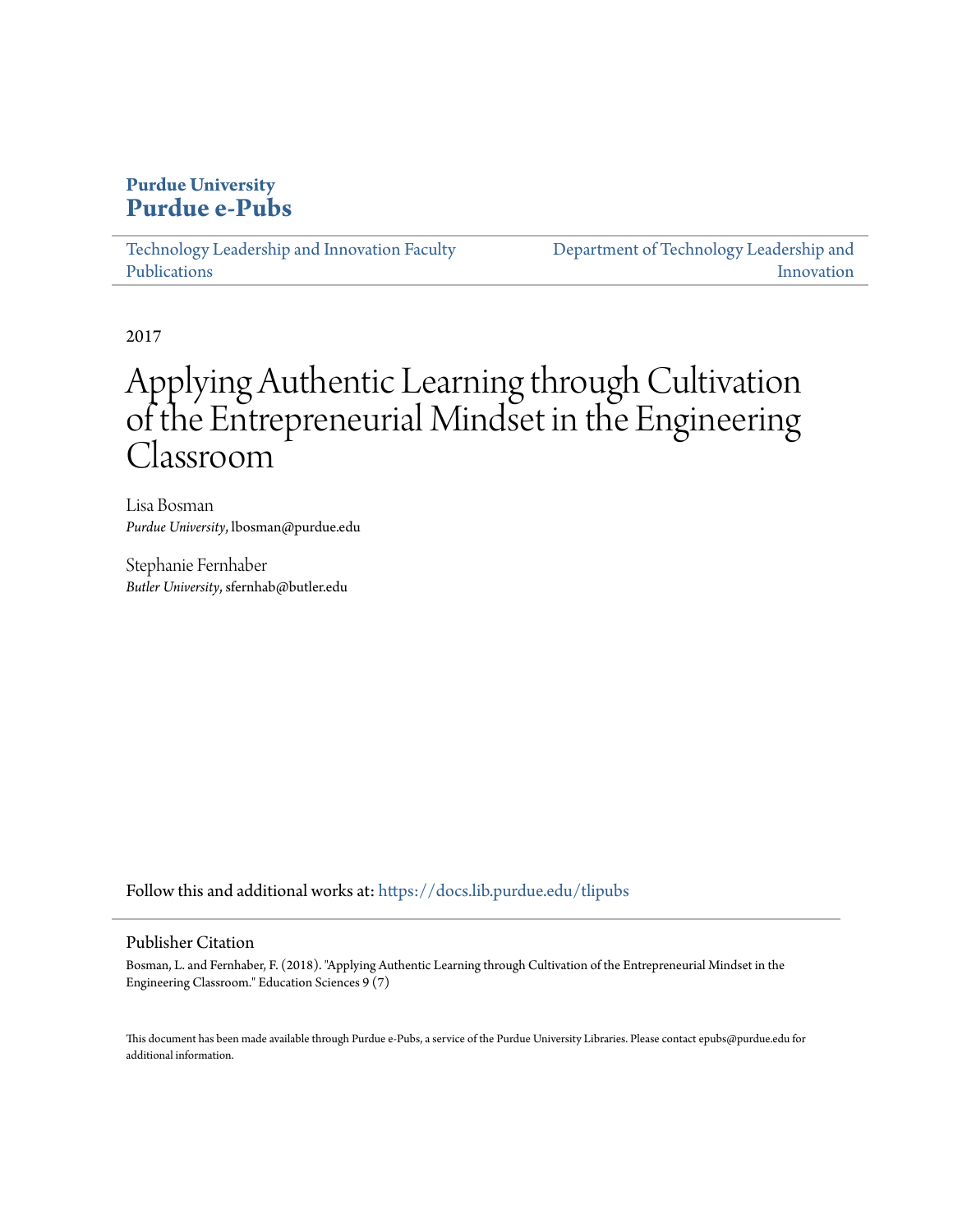

*Article*



# **Applying Authentic Learning through Cultivation of the Entrepreneurial Mindset in the Engineering Classroom**

# **Lisa Bosman 1,[\\*](https://orcid.org/0000-0003-2442-6551) and Stephanie Fernhaber <sup>2</sup>**

- <sup>1</sup> Purdue Polytechnic Institute, Purdue University, 401 N Grant Street, West Lafayette, IN 47907, USA
- <sup>2</sup> Lacy School of Business, Butler University, 4600 Sunset Avenue, Indianapolis, Indiana 46208, USA; sfernhab@butler.edu
- **\*** Correspondence: lbosman@purdue.edu; +1-765-496-0267

Received: 15 November 2018; Accepted: 26 December 2018; Published: 31 December 2018



**Abstract:** Higher education provides plenty of opportunity for theory and in many cases, even the ability to apply theory in a laboratory setting. Yet, there remains limited opportunity for students to learn by doing through participation in authentic learning experiences. The purpose of this paper is to provide one potential solution for integrating authentic learning into the engineering classroom by cultivating the entrepreneurial mindset. As entrepreneurship serves as an integral part of the economy, developing an entrepreneurial mindset through authentic learning experiences is essential for engineers. While online discussion prompts represent a useful way for educators to facilitate student learning, less is known about how to facilitate online discussions in a way that truly cultivates an entrepreneurial mindset for engineering students. In this paper, the key intentions of entrepreneurially-minded learning are reviewed, and a guide for creating online discussions applicable to any engineering course is presented. Example online discussion prompts incorporating the entrepreneurial mindset are then shared from an Introduction to Engineering course. Results from a mixed methods survey instrument suggests positive impacts towards student perceptions of online discussions and development of the entrepreneurial mindset. Recommendations for effectively and efficiently facilitating online discussions for entrepreneurially-minded learning in the engineering classroom are offered.

**Keywords:** entrepreneurship; innovation; writing across the curriculum; discussion prompts; inquiry; authentic; engineering; undergraduate

# **1. Introduction**

# *1.1. Problem Overview*

"An authentic learning environment is a context that reflects the way knowledge and skills will be used in real life [\[1\]](#page-16-0)." Higher education provides plenty of opportunity for theory and even the ability to apply theory in the laboratory setting, however, students are sometimes left with limited opportunity to learn by doing through participation in authentic learning experiences. This is particular problematic in theory heavy courses, often found in engineering disciplines. These courses tend to focus more on large amounts of rigorous content, equations, definitions, and other theoretical foundations of a topic and less on the practical application to workplace relevant skills around innovation and new product/process development. One of the five major shifts in engineering education from the last 100 years is noted to be "a shift from hands-on and practical emphasis to engineering science and analytical emphasis [\[2\]](#page-16-1) (p. 1345)." As a result, many engineering courses, and engineering programs in general, have limited opportunity for students to participate in authentic learning experiences.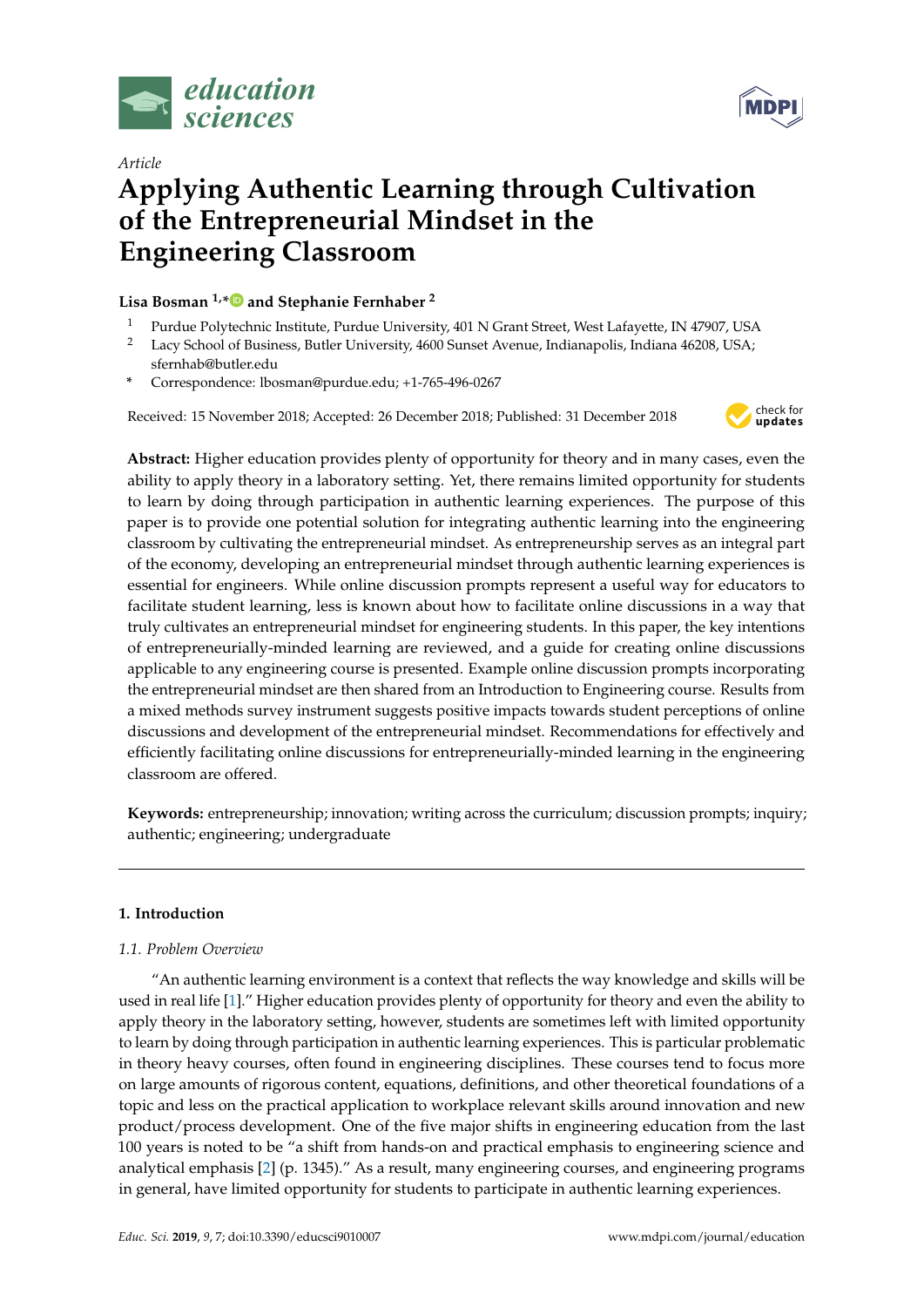In response to this challenge, many engineering programs offer opportunities for students to participate in design courses [\[2\]](#page-16-1). This commonly occurs in an incoming Introductory Engineering course and outgoing Capstone Design course where hypothetical design challenges are developed as a way to work through the human-centered design process. These courses often guide students from problem identification through prototype, with a heavy focus on technical feasibility. Although these courses are extremely beneficial for offering students experiential-based design experiences, the authenticity of the experience varies [\[3,](#page-16-2)[4\]](#page-16-3). Other attempts to integrate authentic learning include industry-sponsored projects, the use of innovations such as virtual labs [\[5\]](#page-16-4), and service learning [\[6\]](#page-16-5). Yet, the exposure for engineering students are many times limited to a select, few courses. In order to gain an expertise in engineering, the engineering curriculum must "provide multiple opportunities for them to practice their skills on authentic tasks that require the integrated application of various knowledge and skills [\[7\]](#page-16-6)."

The purpose of this paper is to provide one potential solution for integrating authentic learning more continuously into the engineering classroom. In recent decades, authentic learning has been looked upon in a favorable manner for entrepreneurship and innovation educators who view the pedagogical approach as a means to transfer theoretical knowledge to practical real-world applications [\[8](#page-16-7)[,9\]](#page-16-8). Furthermore, writing and online discussions provide students the opportunity to collaborate, reflect [\[10\]](#page-16-9), examine different perspectives, and use a variety of resources, all of which are characteristics of authentic learning experiences as identified in Table [1.](#page-3-0) Thus, the authors proposed an ideal method for integrating authentic learning into the engineering classroom through entrepreneurially-minded learning and online discussions. This paper offers two major contributions to the literature. First and foremost, it provides a much-needed guide for engineering educators, and general educators alike, to infuse authentic entrepreneurially-minded experiences into their coursework. Second, this paper provides several examples of online discussion prompts incorporating the entrepreneurial mindset and makes recommendations for effectively and efficiently facilitating online discussions in the engineering classroom.

#### *1.2. Applying Authentic Learning through Development of the Entreprenuerial Mindset*

Engineers play a critical role in the economy by addressing pressing problems and creating solutions that are new and innovative. This role is not played in isolation, but rather requires collaboration and leadership. It is a role that involves technical skills but also requires curiosity, an ability to connect pieces of knowledge to discover solutions, and a focus on value creation—which are all characteristic of entrepreneurially minded learning [\[11\]](#page-16-10). As noted by Wheadon and Duval-Couetil [\[12\]](#page-16-11), entrepreneurially minded learning as a pedagogical approach has received increased interest within the engineering arena. Entrepreneurially minded learning is not just applicable for start-ups, and it is not a matter of simply repackaging business for engineering students; rather, it emphasizes the development of a mindset among engineering students that allows them to identify and solve problems. Because a mindset develops over time and requires practice, the role of engineering educators is to find opportunities throughout a student's coursework to infuse this entrepreneurially minded learning [\[13\]](#page-16-12).

One way that has been suggested to integrate the entrepreneurial mindset is through the use of discussion prompts [\[14\]](#page-16-13). This methodology is helpful in that it offers a way to incorporate entrepreneurially minded learning into existing coursework throughout the curriculum, thereby offering multiple touch points for students as they progress in their degree program. Such prompts are relatively easy for educators to integrate, and they can be used in either online or face-to-face courses. To date, however, little is known about how to effectively develop discussion prompts that indeed encourage the entrepreneurial mindset. The knowledge gap relates not to the technical aspects of developing the prompts, but rather to the conceptual form of determining the appropriate content and objectives.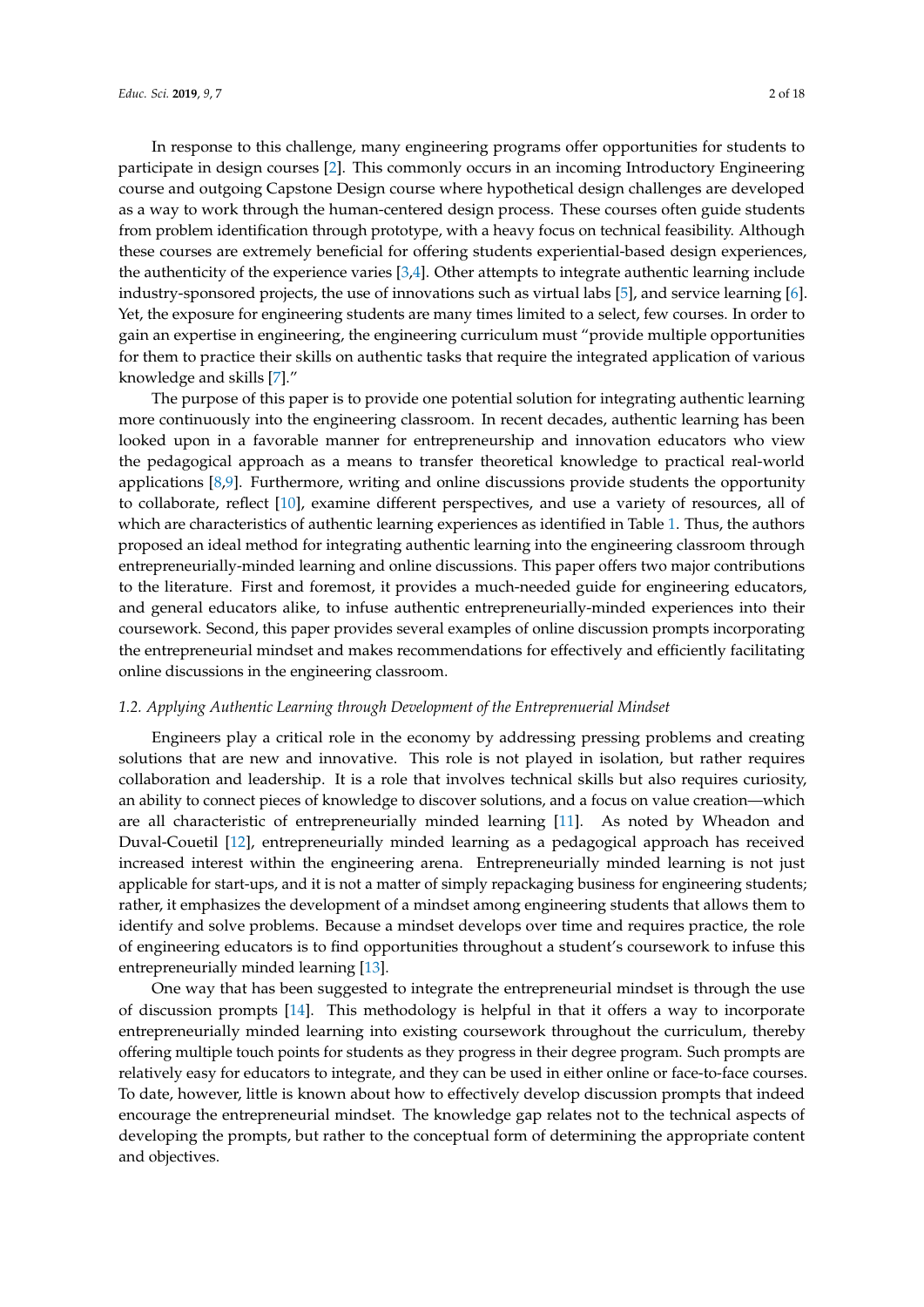the following research questions:

To address this gap, the authors first consider the key intentions when incorporating the entrepreneurial mindset into the existing engineering curriculum. These intentions are then integrated into a guide for online discussions that can be applicable to any engineering course. Each online discussion question involves a learning objective, hook, initial prompt, and response prompt. A design criteria form is offered to further guide the educator. Lastly, a set of online discussion prompts used in an Introduction to Engineering course taught in a medium-sized university in the Midwestern United States are shared, along with assessment data of the impact. This applied example is guided through

- How do student perceptions of blended and online learning change given the integration of authentic entrepreneurially-minded discussion sessions?
- How does participation in authentic discussion sessions impact student awareness and exposure to entrepreneurially-minded concepts?

<span id="page-3-0"></span>

| 10 Characteristics of Authentic Experiences [15]                                                                                           | <b>Online Discussion Prompts Used in Study</b>                                                                               |
|--------------------------------------------------------------------------------------------------------------------------------------------|------------------------------------------------------------------------------------------------------------------------------|
| Authentic activities have real-world relevance                                                                                             | The hook of the discussion prompts illustrates<br>the relevance.                                                             |
| Authentic activities are ill-defined, requiring students to define the tasks<br>and sub-tasks needed to complete the activity              | The discussion questions tend to be open ended and<br>could result in a variety of responses.                                |
| Authentic activities comprise complex tasks to be investigated by<br>students over a sustained period of time                              | The discussion prompts are offered weekly throughout<br>the semester.                                                        |
| Authentic activities provide the opportunity for students to examine the<br>task from different perspectives, using a variety of resources | The student can determine which direction to take in<br>responding to the prompt, and which resources to utilize.            |
| Authentic activities provide the opportunity to collaborate                                                                                | The response prompt requires the students to listen to,<br>and build on, other student responses.                            |
| Authentic activities provide the opportunity to reflect                                                                                    | The response prompt allows the student to reflect on<br>other viewpoints, as well as see how others reflect on<br>their own. |
| Authentic activities can be integrated and applied across different<br>subject areas and lead beyond domain-specific outcomes              | The discussion prompts allow for the student to apply<br>what is being learned in class to other contexts and<br>outcomes.   |
| Authentic activities are seamlessly integrated with assessment                                                                             | The discussion prompts are integrated into class learning.                                                                   |
| Authentic activities create polished products valuable in their own right<br>rather than as preparation for something else                 | The discussion prompts allow the student to create<br>a deeper understanding of the practical aspect of<br>their education.  |
| Authentic activities allow competing solutions and diversity of outcome                                                                    | The discussion prompts are purposely open and allow<br>for a diversity of solutions.                                         |

**Table 1.** Assessment of Authentic Experiences within the Online Discussion Prompts.

#### **2. Materials and Methods**

#### *2.1. How to Develop Online Discussion Prompts for Cultivating the Entrepreneurial Mindset*

Because entrepreneurship serves as the backbone of the US economy, it is critical for engineering educators to cultivate an entrepreneurial mindset in their students [\[16\]](#page-16-15). Yet, many engineering faculty members have not been trained in entrepreneurship. Moreover, in order to develop a mindset, which requires practice, there is a need to offer frequent opportunities for engineering students to be exposed to and develop their entrepreneurial mindset. For this reason, online discussion prompts can be a useful but easy supplement to a rigorous engineering course, thus offering an ideal starting point for incorporating the entrepreneurial mindset throughout an existing engineering curriculum. As noted by Watson [\[17\]](#page-16-16), the creation of online discussions requires limited changes to a face-to-face course and have the potential to increase course learning outcomes with a relatively minor investment in preparation prior to deploying the discussion.

Existing research highlights the benefits of online discussions for both students and instructors. From a student perspective, online discussions provide low barriers to participation. Students can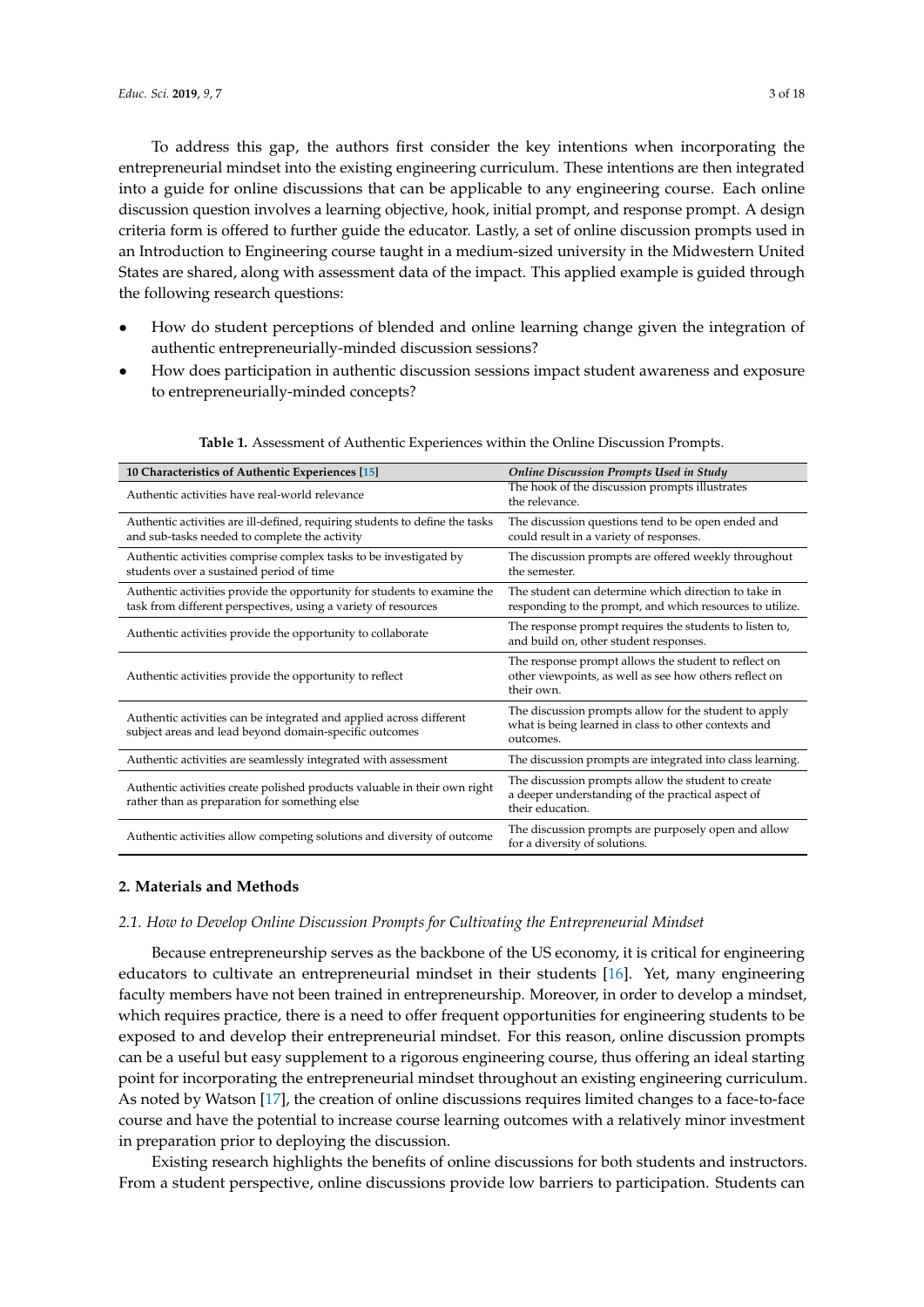participate on their own schedules, while still having the opportunity to learn from others [\[18\]](#page-16-17). While peer discussions promote thoughtful reflection, complex engineering topics can be rather intimidating for students to discuss in a face-to-face setting. Online discussions afford participants the necessary time to craft a thought-provoking response and to consider other potential research or recent news media to support their response [\[19\]](#page-16-18). For this reason, online discussions have the potential to broaden participation. For some students, especially students who are hearing impaired or for whom English is not the first language, participating in a face-to-face environment can be difficult. Online discussions allow all students to be on a level playing field [\[20\]](#page-16-19).

From an instructor perspective, online discussions provide an opportunity to assess how much students actually know (or don't know) about a topic. Online discussions give instructors the chance to provide immediate student feedback and ask further questions to dig deeper into the subject at hand [\[21\]](#page-16-20). Moreover, online discussions provide instructors the opportunity to "hook" students into a topic prior to going more in depth in the classroom. The online discussions can be used to establish the practical relevance of a topic so in-class time can be spent on more rigorous aspects [\[22\]](#page-16-21). Online discussions also promote accountability. In some classes, students can get away with just showing up (and not participating or engaging). Yet, the use of online discussions ensure that all student voices are heard [\[23\]](#page-16-22).

When developing online discussion prompts for entrepreneurial minded learning, there are four major intentions of which engineering educators should be cognizant [\[24\]](#page-17-0). Intention 1 suggests the discussion prompt should include the implicit context of course content, the entrepreneurial process and the opportunity context. In this way, online discussions allow students to see value in the class topic by promoting pragmatic inquiry [\[25\]](#page-17-1) and reflections that connect course concepts to concrete and tangible real-world design innovations. Intention 2 advocates that online discussions should require students to respond to peers' posts in order to hone the professional skills of collaboration and communication [\[26\]](#page-17-2) while engaging in a collective conversation for the betterment of the group. Intention 3 promotes the development of a mindset, as initiating discussion prompts throughout the semester allow for continued practice during which students will naturally have the opportunity to reflect on course concepts and provide feedback to peers [\[27\]](#page-17-3). Intention 4 notes that discussions, like any other pedagogical approaches, need to be carefully planned to ensure the reinforce of learning goals, objectives, and assessment. We next elaborate on each of these four key intentions in order to develop a checklist for entrepreneurially minded curriculum design that helps engineering instructors leverage online discussion prompts [\[28\]](#page-17-4).

#### 2.1.1. Intention 1: Consider Implicit Context

Intention 1 focuses on identifying the implicit context for the online discussion prompt. To be a highly valuable learning activities, the online discussion prompt should incorporate the (a) entrepreneurial process, (b) opportunity context, and (c) engineering course content [\[24\]](#page-17-0).

The learning activity should focus on the entrepreneurial process because the development of opportunities happens over time, fluxing from discovery to evaluation to exploitation of an opportunity [\[29\]](#page-17-5). The discovery phase focuses on exploration and investigation, taking into consideration alternate ways to accomplish tasks. The evaluation phase promotes assessment, analysis, and interpretation of data and information relevant to the potential success of an opportunity. Finally, the exploitation phase encourages strategic thinking to take the opportunity from idea to implementation and beyond. It is realized that the process is not always linear, but nevertheless, represent different phases in the development of an opportunity.

The learning activity should also consider the opportunity context. In some cases, this can include the creation of a new organization, yet this more holistically implies new means-ends relationships in that an opportunity must create value. Thus, entrepreneurial activity can also take place within an existing organization. From an engineering innovation and design perspective, the most valuable design encompasses *attributes* related to customer desirability (Do they want this?), business viability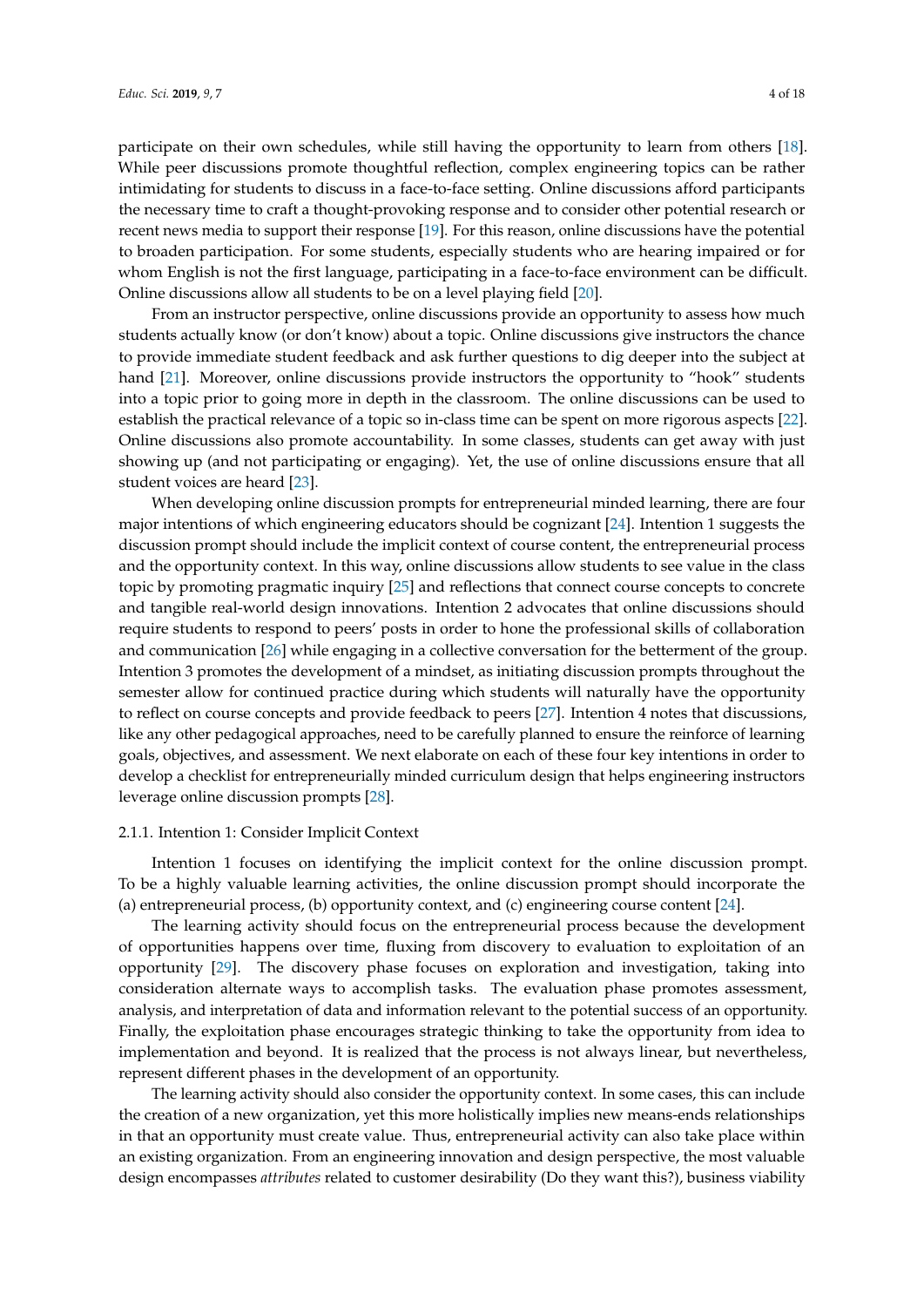(Should we do this?), and technology feasibility (Can we do this?) [\[30\]](#page-17-6). Furthermore, the design can result in a variety of *applications,* including emotional innovations (e.g., implementing customer loyalty programs), process innovations (e.g., installing robots in the manufacturing process), and functional innovations (e.g., developing graphical user interfaces). These opportunity contexts are visually depicted in Figure 1. **Example 2.** 

<span id="page-5-0"></span>

**Figure 1.** Most Valuable Design [30]*.* **Figure 1.** Most Valuable Design [\[30\]](#page-17-6).

Last, the learning activity should incorporate the engineering course content. From a pragmatic Last, the learning activity should incorporate the engineering course content. From a pragmatic perspective, the students should be completing learning activities that connect the course topics to perspective, the students should be completing learning activities that connect the course topics to real-world applications of opportunity context and the entrepreneurial process. When developing real-world applications of opportunity context and the entrepreneurial process. When developing entrepreneurially minded discussion prompts, instructional faculty should first determine if their experience if their engineering course content is more applicable to design attributes (e.g., customer desirability, business in the state of the state of the state of the state of the state of the state of the state of the state of the state viability, and technology feasibility) or design applications (e.g., emotional, process, and functional<br>.  $\frac{1}{1}$  introvation). innovation).

In general, the *design attributes* approach is more appropriate for design courses (e.g., In general, the *design attributes* approach is more appropriate for design courses (e.g., Introduction to Engineering, Senior Capstone courses) that spend the majority of the course completing a design<br> project. Although there are multiple approaches to the engineering design process, it typically includes the following iterative steps: (1) Gather customer needs, (2) Identify problem, constraints, included and requirements, (3) Brainstorm solutions and evaluate design options, (4) Create a prototype, and (5)<br>The column of the constant of the column of the column of the column of the column of the column of the column Test design and get feedback. Typically, in these types of design-oriented courses, students apply<br>... the engineering design process throughout the course, culminating in a real-world design project.<br>This called the course of the course of the course of the course of the course of the course of the course of This allows the student to consider connecting class topics to Brown's [\[30\]](#page-17-6) concept of most valuable<br>This allows the student to consider connecting class topics to Brown's [30] concept of most valuable design in an effort to encompass customer desirability, business viability, and technology feasibility<br>ideals in an effort to encompass customer desirability, business viability, and technology feasibility within the design project. within the design project.

On the other hand, the *design application* approach is typically more relevant to engineering On the other hand, the *design application* approach is typically more relevant to engineering foundation courses (e.g., Linear Systems, Thermodynamics, Statics). Here, online discussions can foundation courses (e.g., Linear Systems, Thermodynamics, Statics). Here, online discussions can serve as a forum for better understanding how the course content applies to real-world innovation designs, such as emotional, process, and functional innovations.

Once an approach (design attributes or design application) is decided upon, instructional faculty should start brainstorming how specific class topics connect to opportunity context— either the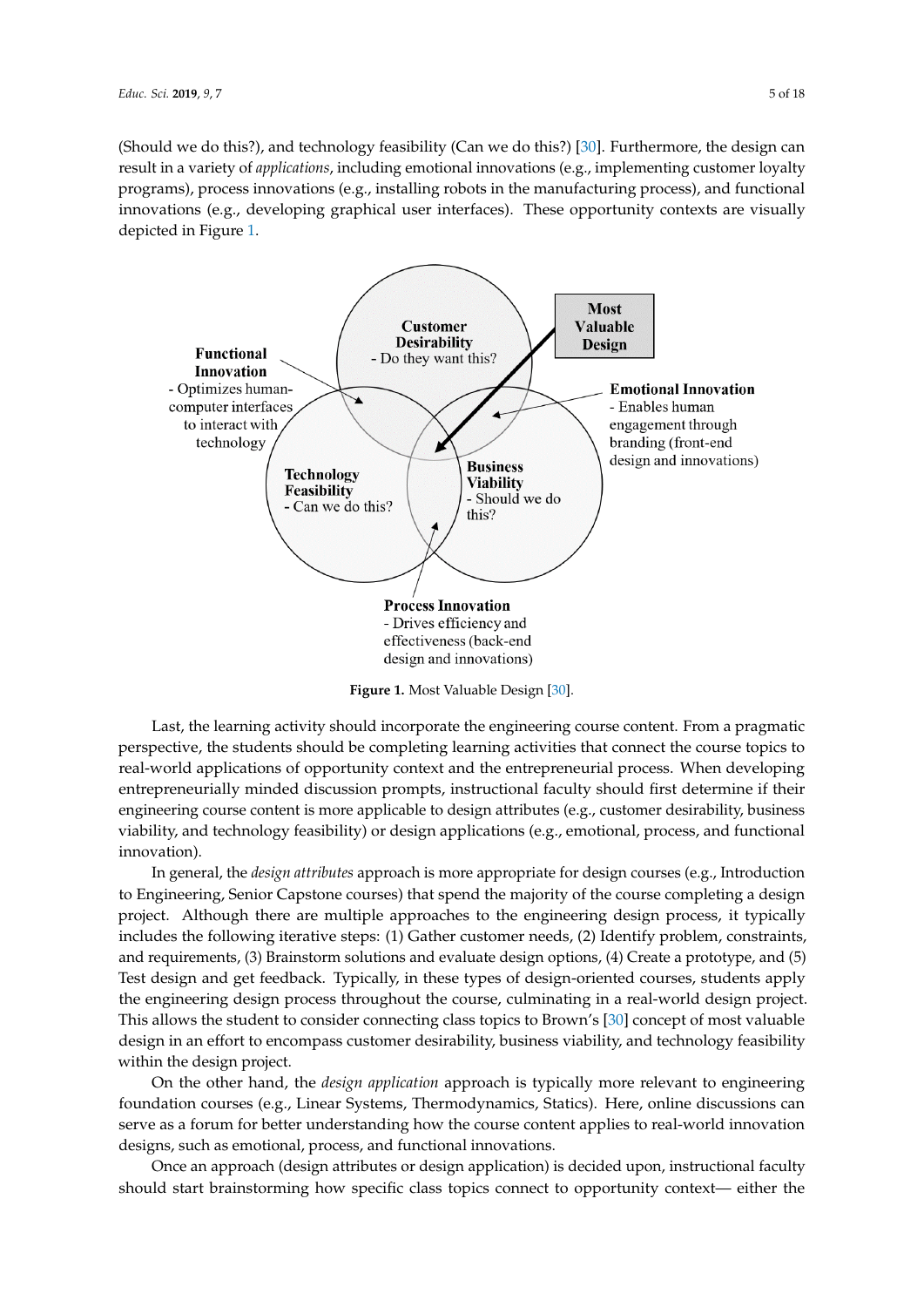design attributes (validating customer desirability, verifying business viability, confirming technology feasibility) or the type of design application (emotional, process, function). Finally, instructional faculty should consider how the course content and opportunity context apply within the entrepreneurial process of discovery, evaluation, and/or exploitation.

#### 2.1.2. Intention 2: Target Professional Skills

Intention 2 targets professional skills and focuses on the development of collaboration and communication [\[24\]](#page-17-0). Mainstream media and engineering education research, alike, often focus on industry's demand for engineering graduates to enter the market with the "soft skills" of collaboration and communication, among others [\[31–](#page-17-7)[34\]](#page-17-8). In addition, under the 2016–2017 Criteria for Accrediting Engineering Programs from the Accreditation Board for Engineering and Technology (ABET), bachelor's degree student outcomes within accredited college and university programs must include an ability to function on multidisciplinary teams and an ability to communicate effectively [\[35\]](#page-17-9).

In developing entrepreneurially minded discussion prompts, the hook, initial prompt, and response prompt can be used to promote collaboration and communication within the online learning community. The hook is a quick and engaging introduction to the learning objective and initial prompt. Through an attention-getting device, such as a striking statistic, joke, or personal story, the hook allows the instructional faculty to establish relevance and credibility, while providing students with a preview of expectations laid out in the initial prompt and response prompt. The initial prompt provides direction on expectations for student communication. To inspire a wide variety of responses and discussion, initial prompts should focus on open-ended questions that promote exploration and encourage curiosity. To keep the online discussion manageable and within scope, they should be limited to one or two questions. To encourage communicating in different formats to a variety of audiences, instructional faculty may want to consider requiring responses that use an assortment of communication formats beyond text. For example, students could be required to reply to an initial prompt using media such as a homemade video, narrated presentation slides, photos, or infographics to visually explain a response. The response prompt provides direction on expectations for student collaboration, through giving feedback and encouraging reflection among peers. Some instructional faculty find it more beneficial to use a standard prompt for all online discussions, such as "Respond to a peer's initial post, comparing and contrasting your own post to your peer's post." Others find it useful to customize the prompts for each online discussion.

#### 2.1.3. Intention 3: Promote a Mindset

Intention 3 states that learning activities should incorporate multiple experiences to practice, reflect, and provide feedback [\[24\]](#page-17-0). Simply put, these types of experiences help mold routines into habits, and habits into a mindset. As summarized by Gupta and Govindrarajam [\[36\]](#page-17-10), our mindsets evolve and are developed based on our histories and the information and experiences that we are exposed to. This entrepreneurial mindset will only be embraced when students start to act and think entrepreneurially about given tasks on a regular basis [\[37\]](#page-17-11). It is recommended that instructional faculty initiate the online discussions at least six to eight times throughout the typical course semester. To ease the potential time burden on faculty, students can be assigned as discussion leaders to promote respectful debate and meaningful sharing throughout the individual online discussions.

#### 2.1.4. Intention 4: Align with Course Design

Intention 4 specifies that the learning activity should be purposefully designed to be in alignment with the course and/or content learning goals, objectives, and assessments [\[24\]](#page-17-0). Here, the backward course design process, Figure [2,](#page-7-0) modeled by Wiggins and McTighe [\[28\]](#page-17-4) can be applied to ensure that the broad learning goals (i.e., incorporating the entrepreneurial mindset into the engineering curriculum) are connected to specific learning objectives, which are assessed using tool(s) or method(s) to measure student learning, and that they support the learning process through the proposed learning activity.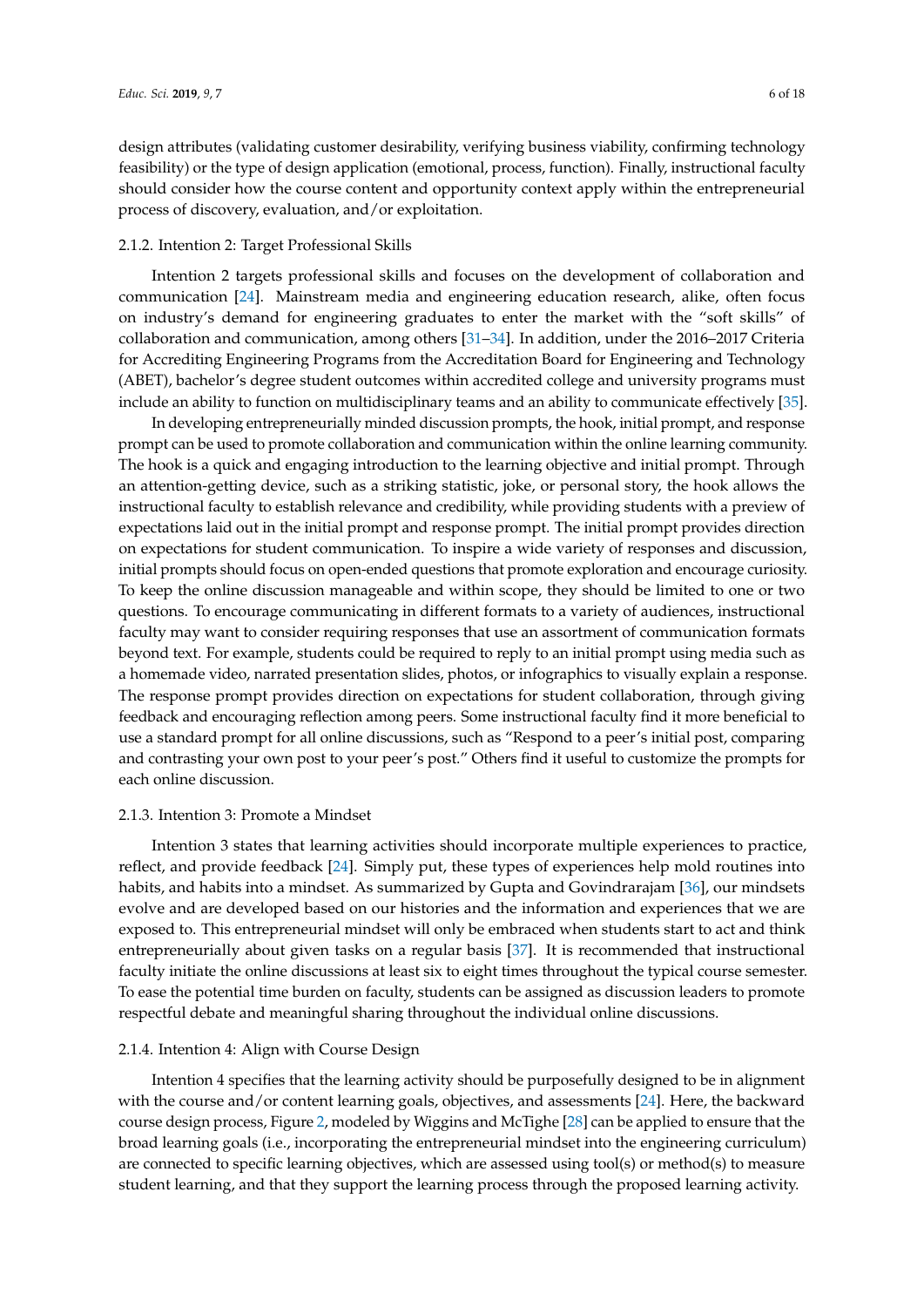<span id="page-7-0"></span>

**Figure 2.** Backward Course Design. **Figure 2.**Backward Course Design.

For entrepreneurially minded assignments, the learning goal focuses on incorporating the For entrepreneurially minded assignments, the learning goal focuses on incorporating the entrepreneur mindset into the engineering curriculum; as a result, the most valuable learning entrepreneur mindset into the engineering curriculum; as a result, the most valuable learning activities should incorporate the entrepreneurial process, opportunity context, and engineering course content.

Second, the learning objective should be written in alignment with the learning goal. Two key attributes of effective learning objectives are clarity and observability [\[38\]](#page-17-12). Clarity implies that the attributes of effective learning objectives are clarity and observable  $\mathbb{R}$ . Clarity implies that the that the that the theory of the theory of the studies that the theory of the theory of the studies that the studies learning objective must provide clear expectations to the students, and observability implies that it is a student of the students of the students. must be observable by the instructor. As a rule of thumb, Bloom's Taxonomy of Educational it must be observable by the instructor. As a rule of thumb, Bloom's Taxonomy of Educational Objectives [39] can be used to identify different levels of observable actions. Objectives [\[39\]](#page-17-13) can be used to identify different levels of observable actions.

Finally, the learning activity (in this case the discussion prompt) and learning assessment should Finally, the learning activity (in this case the discussion prompt) and learning assessment should line up with the learning objective and learning goal. Following the first three intentions will help line up with the learning objective and learning goal. Following the first three intentions will help guide the alignment of the learning activity. As for an approach to the learning assessment, rubrics guide the alignment of the learning activity. As for an approach to the learning assessment, rubrics are an excellent option. There are many writing rubric resources available [\[40](#page-17-14)-43], and in addition to providing instructor assessments, students can also participate in the assessment process through providing instructor assessments, students can also participate in the assessment process through selfand peer assessments  $[44-47]$  $[44-47]$ .

 $\sigma$   $\Omega$  provides a checklist for online discussions within entrepreneurially minded curriculum Figure [3](#page-8-0) provides a checklist for online discussions within entrepreneurially minded curriculum<br>Figure 3 provides a checklist for online discussions within entrepreneurially minded curriculum design. This checklist offers instructional faculty an opportunity to assess the development of the online discussions prior to deploying them in the engineering course.

#### *2.2. Data Collection and Assessment*

The study was deployed at a medium-sized university in the Midwestern United States. Online discussion prompts were developed for a freshman-level 3-credit course on Introduction to Engineering offered in Fall 2016. There were 140 students enrolled in the course. This course is mandatory for all general and mechanical engineering undergraduate students, and used to engage students in the engineering discipline and showcase how engineering is applied in the real world. Generally, students are introduced to the engineering design process and get the opportunity to apply the process to a real-world project throughout the course. Appendix [A](#page-12-0) provides example discussion prompts developed and deployed in the Introduction to Engineering course using the online learning management system, D2L. In additional to participating in fourteen discussion sessions, student participants completed both a pre- and post-survey including quantitative and qualitative assessment. All participants gave their informed consent for inclusion before they participated in the study. The study was conducted in accordance with the Declaration of Helsinki, and the protocol was approved by the University Institutional Review Board (IRB) under identification code HR-3200.

An assessment was given at the beginning and end of the semester for students enrolled in the Introduction to Engineering course, as shown in Table [2.](#page-8-1) The assessment was distributed, collected, and analyzed to better understand student perceptions of how incorporation of online discussions *impacts student learning outcomes* and *develops the entrepreneurial mindset* when applied to the engineering classroom. Both the pre- and post-assessment included three open-ended qualitative questions used to explore student perceptions related to student learning outcomes. The post-assessment included a quantitative component to explore student perceptions related to the entrepreneurial mindset in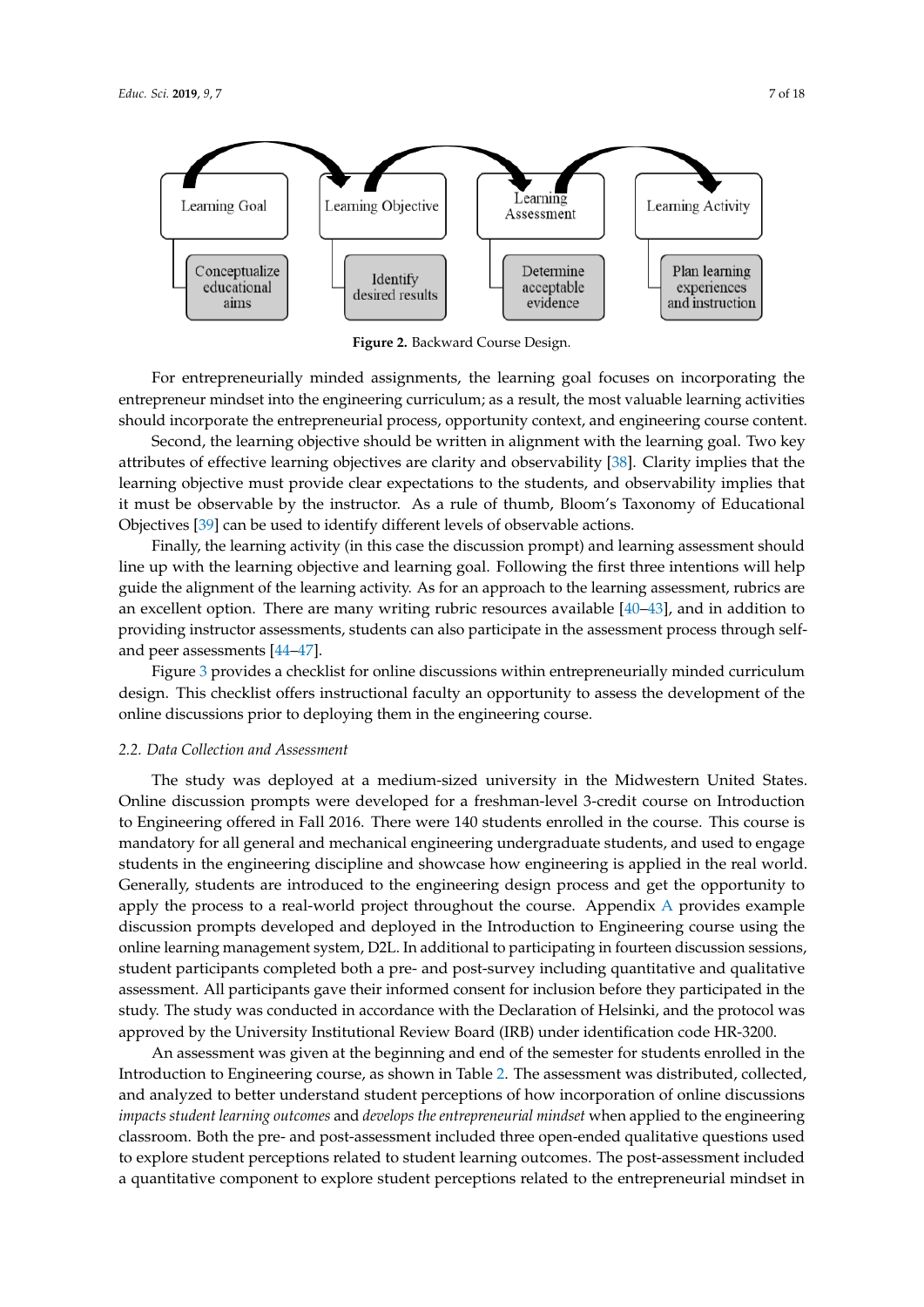<span id="page-8-0"></span>addition to student learning outcomes. One hundred and forty students completed the pre-assessment, and sixty students completed post-assessment. The smaller number of students completing the post-assessment is due to the voluntary nature of the survey.

| <b>Intention 1: Implicit Context</b>                                                        |
|---------------------------------------------------------------------------------------------|
| The Discussion Prompt includes the implicit context of:                                     |
| $\Box$ Course content.                                                                      |
| $\Box$ Entrepreneurial process (discovery, evaluation,<br>exploitation.                     |
| $\Box$ Opportunity context (design attributes vs. design<br>applications).                  |
| <b>Intention 2: Target Professional Skills</b>                                              |
| The Discussion Prompt requires communication and<br>collaboration as explained in the:      |
| $\Box$ Hook and initial prompt.                                                             |
| $\Box$ Response prompt.                                                                     |
| <b>Intention 3: Promote a Mindset</b>                                                       |
| The engineering course promotes ongoing practice, reflection,<br>and feedback by requiring: |
| $\Box$ Several Discussion Prompts throughout the learning<br>experience (e.g. semester).    |
| <b>Intention 4: Grounded in Backward Course Design</b>                                      |
| The Learning activity (Discussion Prompt) aligns with the:                                  |
| $\Box$ Learning goal(s).                                                                    |
| $\Box$ Learning objective(s).                                                               |
| $\Box$ Learning assessment(s).                                                              |

**Figure 3.** Checklist for Entrepreneurially Minded Curriculum Design [24]*.* **Figure 3.** Checklist for Entrepreneurially Minded Curriculum Design [\[24\]](#page-17-0).

<span id="page-8-1"></span>*2.2. Data Collection and Assessment* **Table 2.** IRB Approved Survey Instrument [\[14\]](#page-16-13).

# Open-Ended Questions (Both Pre- and Post-Assessment)

- 1. Identify the top three factors that are most important for student learning and success.
- 2. Blended learning occurs when a student learns at least in part through digital and online engagement with some element of student control over time, place, path, or pace. What is your perception of blended learning in comparison to face-to-face learning?<br>
perception of blended learning in comparison to face-to-face learning?
- 3. How might you further your skills/knowledge after this class is over?

#### apply the project throughout the project throughout throughout throughout the course. Appendix  $\mathcal{A}$ **Scaled Comparison (Only Post-Assessment)**

discussion parametering and developed and dependent of the International course using the International course using the International course using the International course using the International course using the Internat In comparison to other courses, how much has your coursework in this course emphasized the following?<br><sup>15</sup> – Very Much: 1 – Not at All) sessions, student participants completed both a pre- and post-survey including quantitative and  $(5 = \text{Very Much}; 1 = \text{Not at All})$ 

- Applying learning in new contexts
	- Learning beyond the curriculum
- $\bullet$  Learning beyond the curriculum • Formulating questions and generating own inquiries
	- Exploring alternatives
- Encouraging diverse perspectives
- Understanding diverse perspectives  $\mathcal{L}$  Engineering course, as shown in Table 2. The assessment was distributed, collected, collected, collected, collected, collected, collected, collected, collected, collected, collected, collected, collected, collect

*impacts student learning outcomes* and *develops the entrepreneurial mindset* when applied to the The open-ended questions and the first two scale questions explore student perceptions related to learning outcomes. The latter four scale questions explore student perceptions related to the entrepreneurial mindset, as defined by several entrepreneurial focused frameworks. "Formulating questions and generating own inquiries" is similar to the Innovator's DNA [\[48\]](#page-17-18) Questioning and Associating; the Knowledge-seeker attribute of the Entrepreneurial Strengthsfinder [\[49\]](#page-17-19), the Reflection

and analyzed to better understand studient perceptions of how incorporations of  $\mathcal{A}$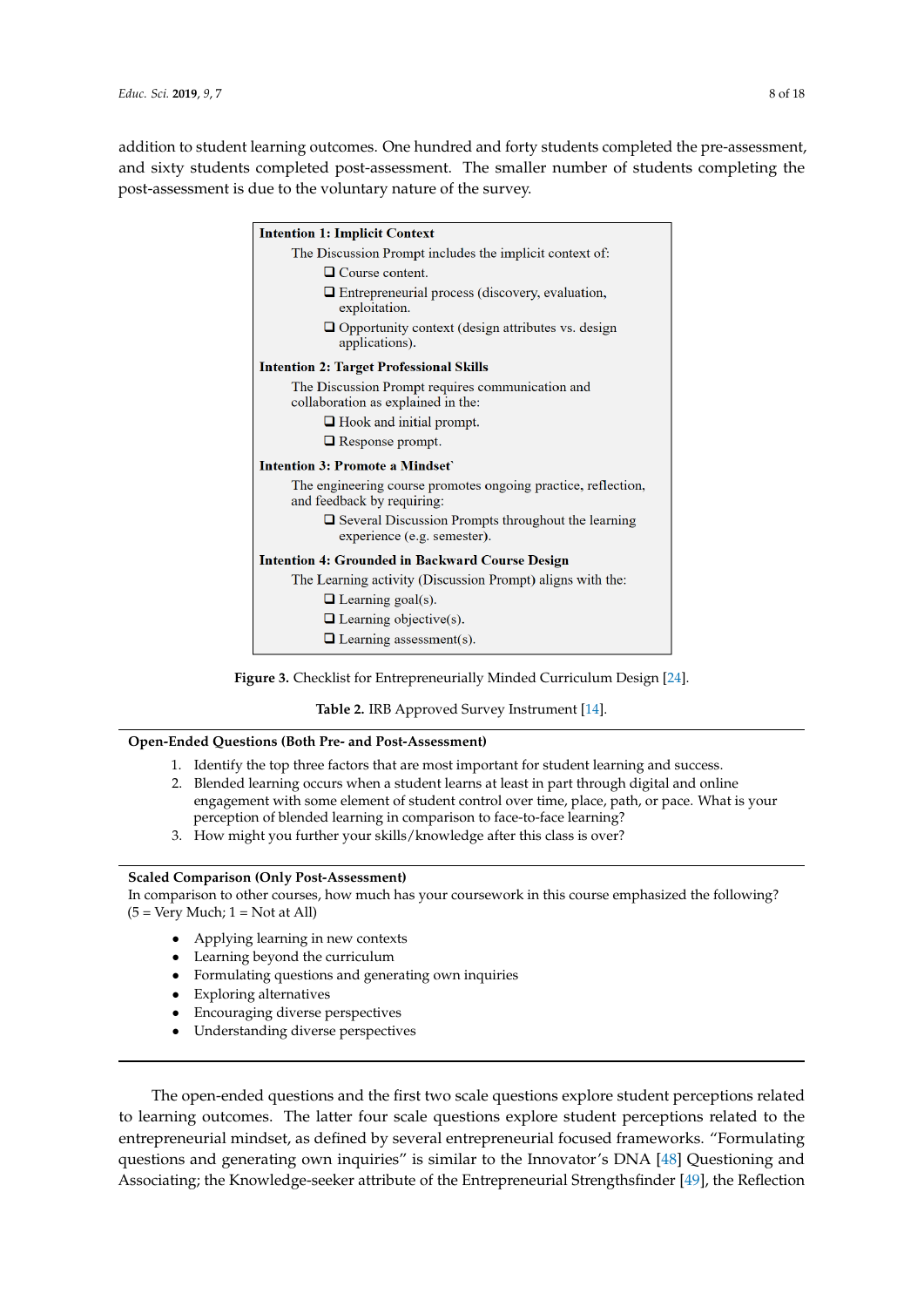aspect of the "Teaching Entrepreneurship: A Practice Based Approach" [\[50\]](#page-17-20), and promoting Curiosity within the KEEN framework. "Exploring alternatives" is similar to Experimenting in the Innovator's DNA [\[48\]](#page-17-18) and "Teaching Entrepreneurship: A Practice Based Approach" [\[50\]](#page-17-20), as well as promoting Curiosity in the KEEN framework. "Encouraging and understanding diverse perspectives" comparable to Empathy in "Teaching Entrepreneurship: A Practice Based Approach" [\[50\]](#page-17-20) and encouraging Connections in the KEEN framework.

#### **3. Data Analysis and Results**

#### *3.1. Data Analysis*

The methods provided by Koro-Ljungberg and colleagues [\[51\]](#page-18-0) was used to guide the research and analysis process. Specifically, a mixed methods approach was used to analyze the data. Both the pre- and post-surveys each included a combination of open-ended questions and numerically scaled questions. The NVivo 11 qualitative analysis software was used to analyze the qualitative open-ended questions. All data documents were imported into NVivo and the researchers read through the documents several times. Two researchers completed the analysis independent, then compared results, re-read the documents, and came to a consensus. Analysis of the documents led the researchers to identify major themes, quotes, and takeaways related to the research questions, which are identified in the next session. The Statistics Package for Social Sciences (SPSS) was used to analyze the quantitative numerically scaled questions. Descriptive statistics, graphical techniques, and hypothesis testing using the Student's t-test for a difference in means was used to quantitatively analyze the data.

#### *3.2. Open-Ended Questions (Pre- and Post-Assessment)*

#### 3.2.1. Top 3 Factors Impacting Student Success

Students were asked to "Identify the top three factors that are most important for student learning and success."

Common responses for both pre- and post- assessment included: teacher effectiveness, student study habits, and course schedule. The response to this question did not change much from pre- to post-assessment, and as a result, offers limited insight into the research question.

#### 3.2.2. Perceptions of Blended Learning

Students responded to the following question: "Blended learning occurs when a student learns at least in part through digital and online engagement with some element of student control over time, place, path, or pace. What is your perception of blended learning in comparison to face-to-face learning?"

The responses to this question changed quite a bit from pre- to post-assessment. In the pre-assessment, 57% of the students preferred blending learning (incorporating online discussions into the classroom) over face-to-face learning. However, in the post-assessment, 66% of the students preferred blended learning (incorporating online discussions into the classroom) over face-to-face learning. This suggests that students see blended learning and online discussions as a viable method to meet student learning outcomes, although there may be some initial hesitation.

# 3.2.3. Life-Long Learning

Students were asked "How might you further your skills/knowledge after this class is over?"

The responses to this question changed quite a bit from pre- to post-assessment. In the pre-assessment, students' responses centered around resources provided by the instructor and within the institution. Sample pre-assessment responses are as follows:

- "Going to TA's and professors for help."
- "Reading the textbook, seeking practice opportunities."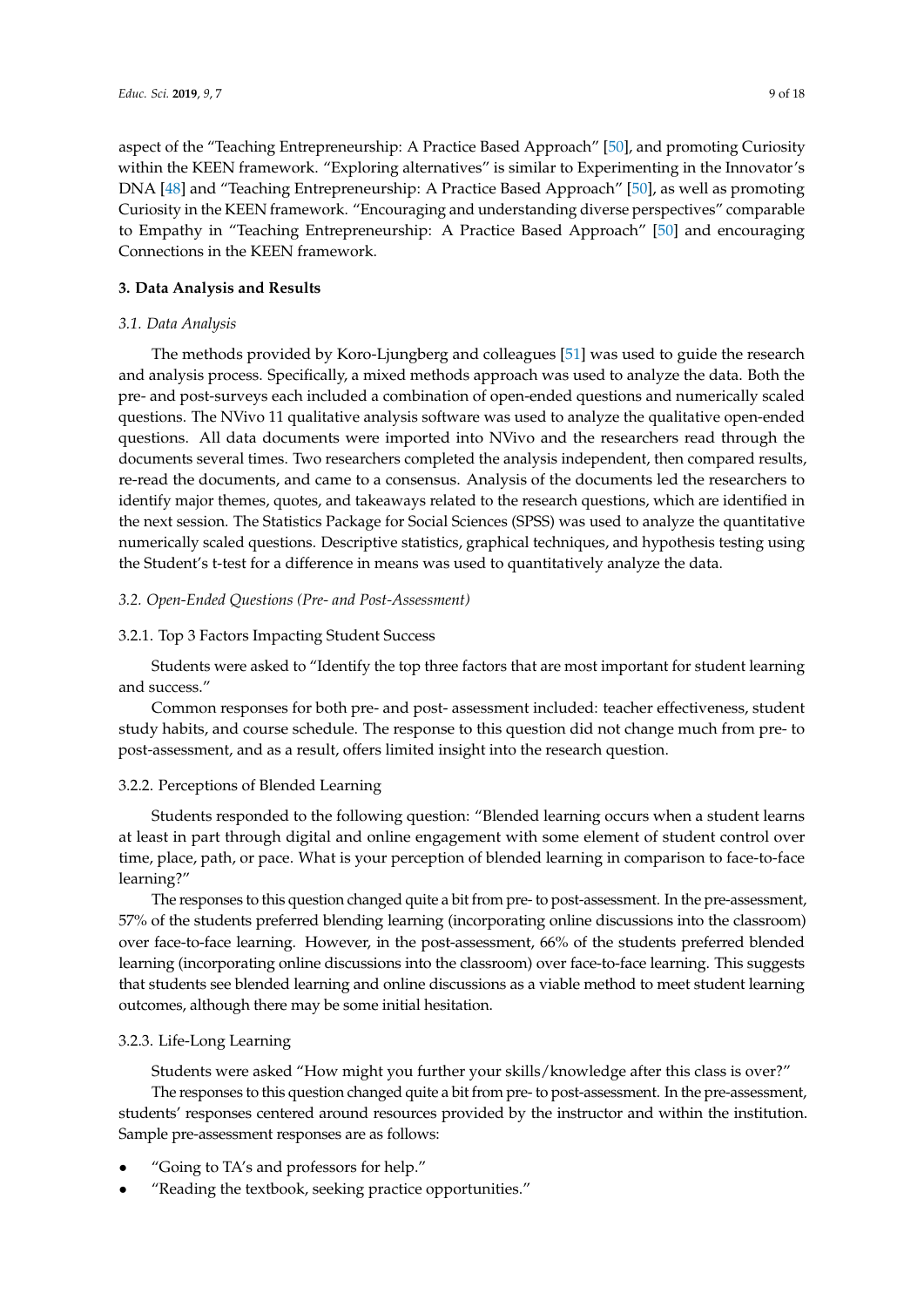• "Reading, and understanding more of the theories that are coming along with the work."

However, in the post-assessment, students' responses centered around keeping up with real-world examples (e.g., current events, trends, news, research) to further skills and knowledge. This suggests that students are starting to recognize online discussions as a viable to further skills outside the classroom while still promoting student learning outcomes.

- "By applying myself to situations in the real life world that I learned how to do in this class."
- "By reading in academic articles of the subject."
- "Research on related topics, keeping up to date on engineering innovations."

#### *3.3. Scaled Comparison (Post-Assessment Only)*

Table [3](#page-10-0) provides results for the scaled comparison questions relating to student perceptions of the online discussions. The average scores are all relatively high. The first two items (Applying learning in new contexts; Learning beyond the curriculum) focus on the student learning outcomes. The high scores suggest, from the students' perceptive, the entrepreneurially minded online discussions were especially effective as an aid to student learning outcomes. The latter four items (Formulating questions and generating own inquiries; Exploring alternatives; Encouraging diverse perspectives; Understanding diverse perspective) focus on the perceived development of the entrepreneurial mindset. The high scores suggest, from the student's perspective, the entrepreneurially minded online discussions were especially effective as an aid to develop personality traits, behaviors, and skills previously linked to the development of the entrepreneurial mindset.

<span id="page-10-0"></span>

| In Comparison to Other Courses, How Much Has Your Coursework in<br>this Course Emphasized the Following? $(5 = Very Much; 1 = Not at All)$ | <b>Average Score</b> |
|--------------------------------------------------------------------------------------------------------------------------------------------|----------------------|
| Applying learning in new contexts                                                                                                          | 4.2                  |
| Learning beyond the curriculum                                                                                                             | 3.9                  |
| Formulating questions and generating own inquiries                                                                                         | 3.9                  |
| <b>Exploring alternatives</b>                                                                                                              | 4.2                  |
| Encouraging diverse perspectives                                                                                                           | 3.9                  |
| Understanding diverse perspectives                                                                                                         | 3.9                  |

#### **Table 3.** Results—Student Perceptions of the Online Discussions.

#### *3.4. Summary of Results*

In summary, the purpose of the study was to respond to the following research questions.

- How do student perceptions of blended and online learning change given the integration of authentic entrepreneurially-minded discussion sessions?
- How does participation in authentic discussion sessions impact student awareness and exposure to entrepreneurially-minded concepts?

The qualitative results suggest that student perceptions of blended and online learning did change given the integration of authentic entrepreneurially-minded discussion sessions. Positive student perceptions of blended learning improved from 57% to 66% (pre- to post-). This suggests that students see blended learning and online discussions as a viable method to meet student learning outcomes, although there may be some initial hesitation. Furthermore, when considering how students might further their skill development once the class is over, students became cognizant that life-long learning is attainable through keeping up with real-world examples such as current events, trends, news and research. Furthermore, the quantitative results suggest that participation in authentic discussion sessions impacted students' awareness and exposure to entrepreneurially-minded concepts. Specifically, students sensed that this particular course offered the opportunity to *apply learning in new contexts* and *explore alternatives* more so in comparison to other courses.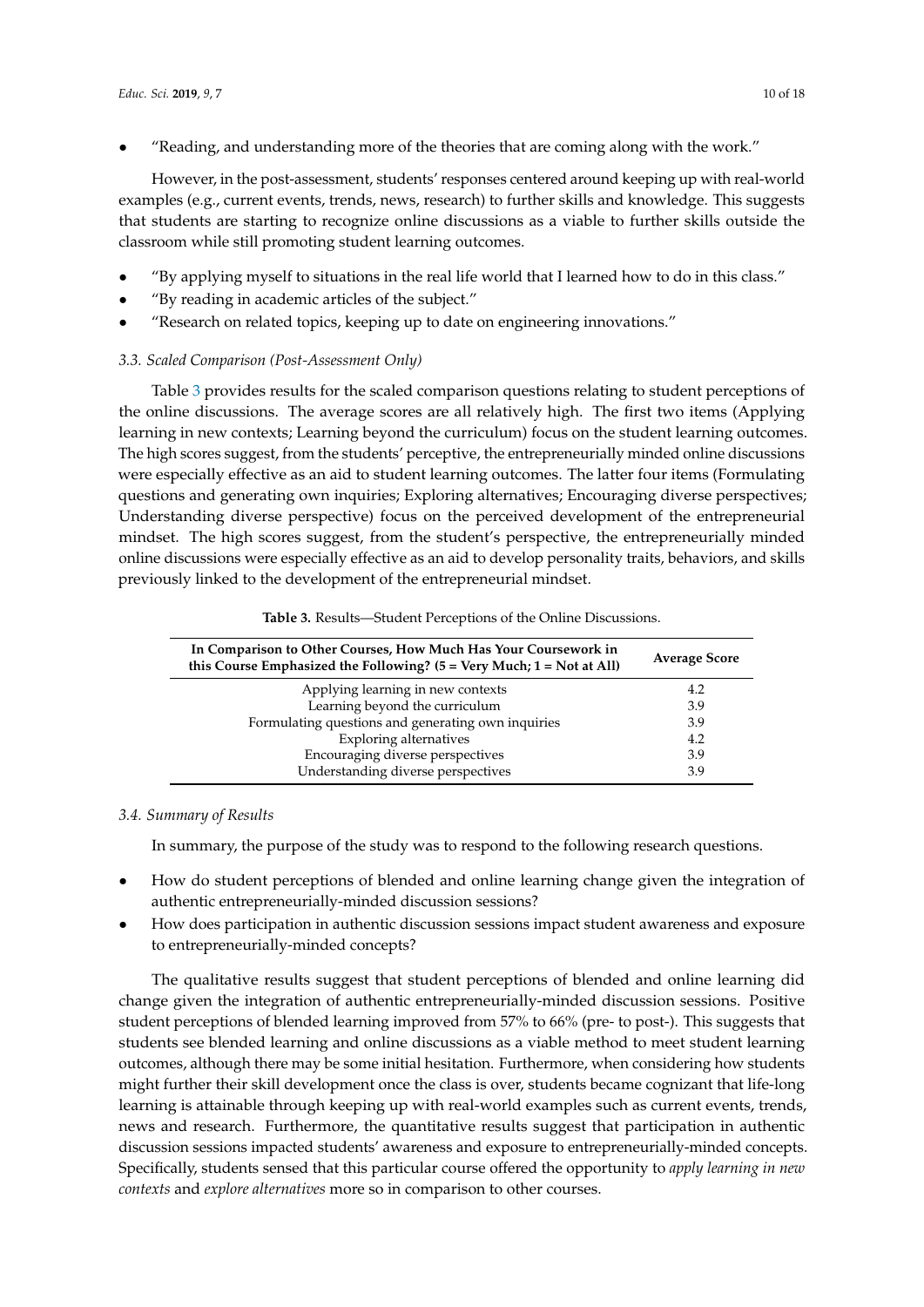#### **4. Discussion**

#### *4.1. Additioanal Resources and Applicability*

There are also many resources available that offer best practices in facilitating online discussions efficiently and effectively [\[52](#page-18-1)[–54\]](#page-18-2). Among other useful starter recommendations, first, establish clear instructor and student expectations up front. For example, instructional faculty should specify when he or she plans to check in to the online discussion, including days and times during the week (e.g., an instructor might decide to limit participation to M/W/F 9–10 a.m.). If the online discussion is being deployed in a large class, the instructor may want to consider assigning student facilitators weekly to help promote the discussion. As for setting clear student expectations, in addition to providing students with a rubric, research and anecdotal evidence suggest that setting a weekly routine is best. For weekly asynchronous discussions, instructors can require that students reply to the initial prompt by Thursdays and reply to the response prompt by Sundays. It's important to keep in mind that designing, managing, and assessing online discussions can be completed effectively and efficiently with minimal time investment from the instructor's perspective [\[55–](#page-18-3)[57\]](#page-18-4).

In addition, there are multiple ways in which the guide on online discussion prompts can be varied and/or extended to cultivate an entrepreneurial mindset for students in other settings. For example, other pedagogical methods could leverage this guide: the discussion prompt and process could be used to facilitate in-class discussion, serve as essay prompts, guide research papers, initiate end-of-class "minute papers" [\[58\]](#page-18-5), provide individual student journal prompts, or promote topics for poster sessions.

Furthermore, the use of online discussion prompts can also be applied to courses beyond the Introduction to Engineering course shared in this article. To exemplify the applicability, we consider what an example prompt might look like in a calculus class (Table [4\)](#page-11-0). Some working engineers use calculus on an everyday basis, and others use software applications that embed calculus within the program. Regardless of actual engineering application in the real-world setting, ABET criteria require a minimum of 2.5 years (80 credits) devoted to engineering, math, and science courses [\[35\]](#page-17-9). This typically results in engineering students taking three or four calculus classes throughout the bachelor's degree program. Although engineering faculty typically do not teach calculus, it is a course that most engineering faculty can find relatable. Yet we posit that there is additional applicability beyond engineering settings. Indeed, the entrepreneurial mindset is becoming more and more a necessity for all students. Thus, it is possible that the engineering course content could be exchanged with other disciplines, such as courses focused around the sciences, education, and the humanities.

<span id="page-11-0"></span>

| Calculus           | Example-Commercially Available Innovations                                                                                                                                                                                                                                                                                                                                                                                                                                                                                                                                                                                                                                                                                |
|--------------------|---------------------------------------------------------------------------------------------------------------------------------------------------------------------------------------------------------------------------------------------------------------------------------------------------------------------------------------------------------------------------------------------------------------------------------------------------------------------------------------------------------------------------------------------------------------------------------------------------------------------------------------------------------------------------------------------------------------------------|
| Learning Objective | Demonstrate a basic understanding of how integration and differentiation are applied to<br>engineering design and innovation.                                                                                                                                                                                                                                                                                                                                                                                                                                                                                                                                                                                             |
| Hook               | Calculus, defined as the mathematical study of change, was developed independently by<br>Isaac Newton and Gottfried Wilhelm von Leibniz in the 17th century. The Merriam-Webster<br>dictionary defines engineering as "the application of science and mathematics by which the<br>properties of matter and the sources of energy in nature are made useful to people".<br>Some engineers directly use calculus in their daily practice and some use computer<br>programs based on calculus that simplify engineering design. Two methods of calculus,<br>differentiation and integration, are particularly useful in the practice of engineering,<br>and are generally used for optimization and summation, respectively. |
| Initial Prompt     | Use the Internet to find an example of a commercially available innovation (product or<br>service) that requires the use of calculus techniques to work effectively and efficiently.<br>Identify the value proposition and customer segment(s). Explain the role calculus plays in<br>the innovation. What alternative solutions are available?                                                                                                                                                                                                                                                                                                                                                                           |
| Response Prompt    | Respond to a peer's initial post. State the pros and cons of the innovation in comparison to<br>alternative solutions. Identify alternative solutions not mentioned.                                                                                                                                                                                                                                                                                                                                                                                                                                                                                                                                                      |

#### **Table 4.** Example Discussion Prompt for Calculus.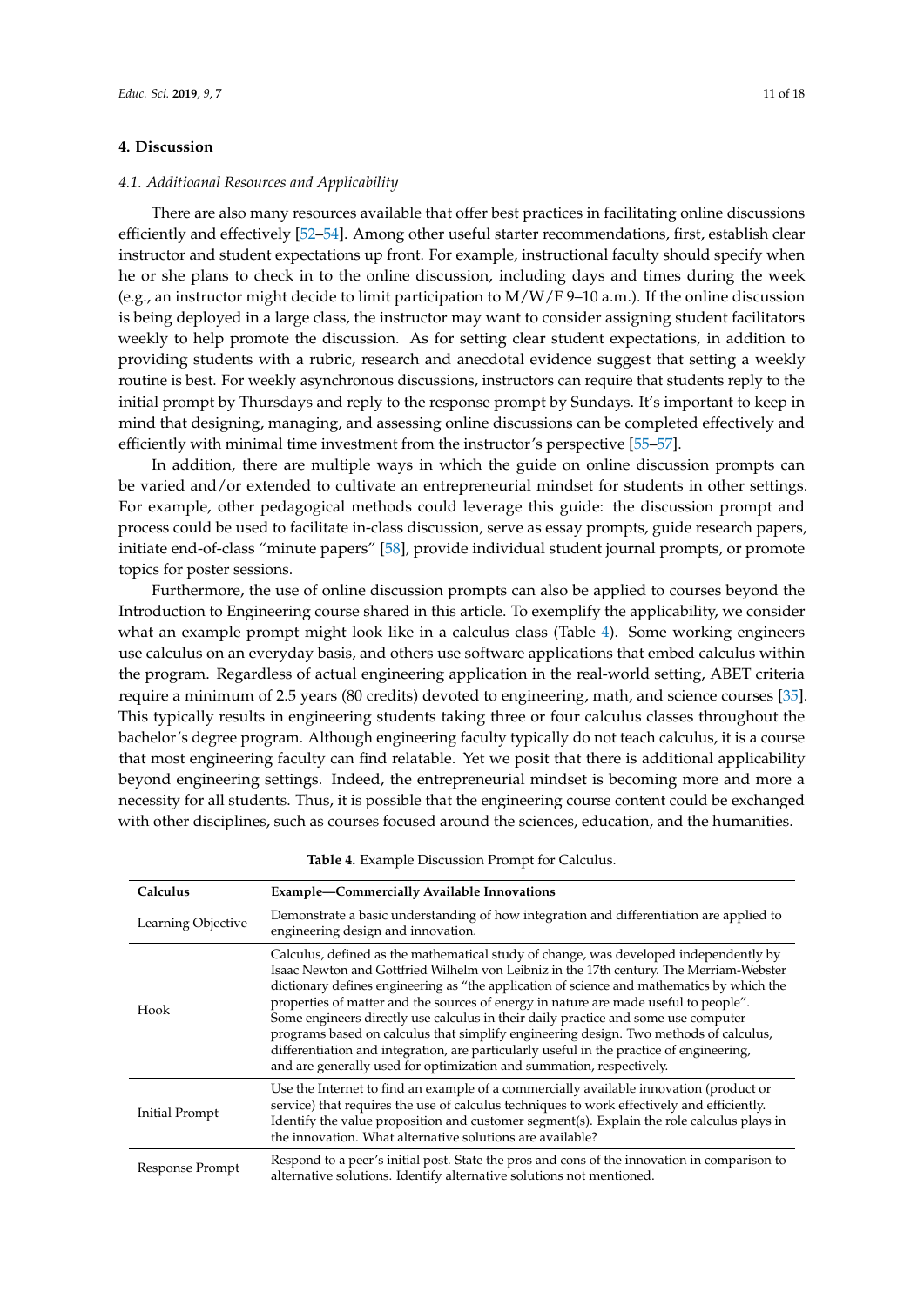#### *4.2. Limitations and Future Research Directions*

While this study offered significant insight, it is not without its limitations that subsequently offer a series of future research directions. In terms of generalizability, there is a need to explore the applicability of using online discussion prompts within universities in other parts of the world and of varying class sizes. Moreover, in our study, only 60 of the original 140 students participated in the posttest due to the voluntary nature of the survey. Replication studies would be welcome to ensure that the smaller subset of students responding did not impact the results.

The additional workload for the students is estimated at thirty minutes per question prompt. In terms of the additional workload for the instructor, the majority of time was spent ahead of time crafting the questions. This is consistent with existing research that suggests the creation of the discussion prompt is a critical driver of its effectiveness [\[59\]](#page-18-6). Indeed, the use of discussion prompts is suggested to help develop relatedness among the students [\[60\]](#page-18-7) as well the practical importance of the topic [\[17\]](#page-16-16), which can offset the invested time. While the responses were monitored by the instructor, future research is needed to tease out whether additional interaction between the instructor and students is needed and/or if the peer to peer interaction is sufficient. Extremely large class sizes may benefit from smaller group discussion boards.

#### *4.3. Conclusions*

This paper set out to provide a guide for cultivating the entrepreneurial mindset in engineering students through online discussion prompts. In doing so, we reviewed the key intentions for teaching the entrepreneurial mindset as well as the benefits of online discussion prompts. It is our hope that this paper will continue to guide and spur engineering educators in preparing students for success in real-world occupations. Fostering student voice through online discussions encourages all students to participate, and connect what they have learned in the classroom to their own personal real-life experience (also known as 'authentic learning').

**Author Contributions:** Conceptualization, L.B. and S.F.; Methodology, L.B. and S.F.; Validation, L.B. and S.F.; Formal Analysis, L.B.; Investigation, L.B.; Resources, L.B.; Data Curation, L.B.; Writing-Original Draft Preparation, L.B.; Writing-Review & Editing, S.F.; Visualization, L.B.; Supervision, L.B.; Project Administration, L.B.

**Funding:** This research received no external funding.

**Conflicts of Interest:** The authors declare no conflict of interest.

#### <span id="page-12-0"></span>**Appendix A (Reprinted with Permission [\[24\]](#page-17-0) (pp. 68–72))**

# **Example Discussion Prompts to Connect Course Topics to Real World Applications: Engineering Discovery and Innovation Exploration**

**Course:** Introduction to Engineering

**Learning Activity Approach:** Discussion Prompts to Connect Course Topics to Real World Applications **Description:** This course is a requirement for all engineering majors. Some of the objectives include providing an overview to a variety of engineering disciplines, exploration of the many roles engineers play in society, application of professional skills, and lays the foundation for innovation and the engineering design process. This course used a variety of discussion prompts to connect real world applications to the course objectives.

**Learning Objectives:** (1) Describe the varying roles of engineering disciplines within society. (2) Critique and explore new developments in the field of engineering.

**Learning Activities:** Each week of the sixteen-week semester, with the exception of midterm and final exam weeks, students were required to reply to a variety of discussion prompts. All discussion prompts required an initial post and a response to a peer's post, which needed to be completed within a week.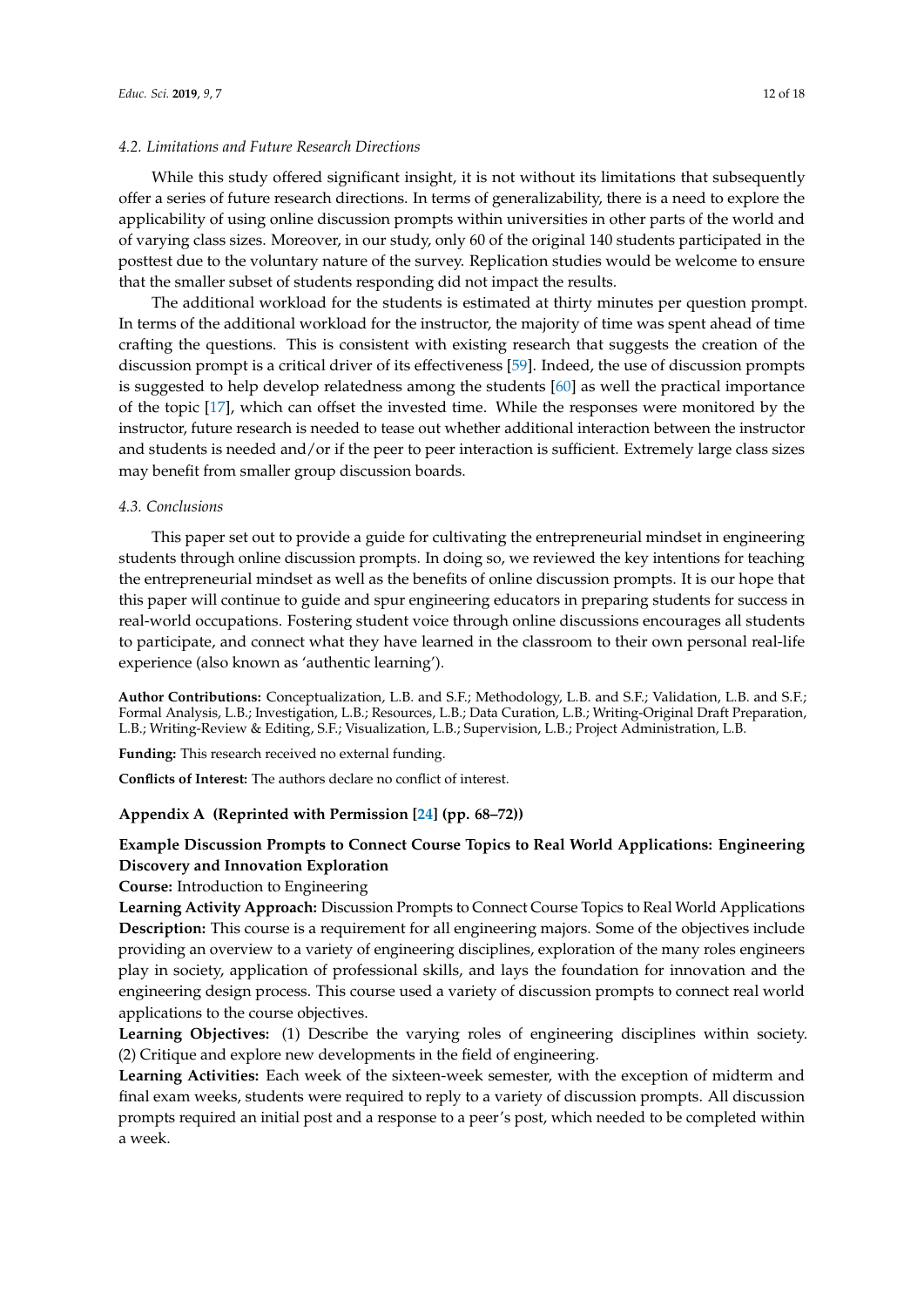#### *Week 1: Introduction*

Hook: Welcome to the class. Let's get to know your peers.

Initial Prompt: Upload a profile picture of yourself. Create a post answering these questions: (1) Why do you want to be an engineer and/or study engineering? (2) What type/kind of engineer do you want to be (in the future)? (3) What's your goal as an (future) engineer? Response Prompt: Respond to a peer's post welcoming them to the class.

## *Week 2: Historical Engineers*

Hook: Many of the greatest advancements in history have come about as the direct result of those working as engineers. Engineers provide us with practical solutions for a host of problems, as well as advance practical science and technology. They take theories and ideas, and often turn them into working principles and products that better our lives. From the compound pulley system invented by the great Greek engineer Archimedes, to the tall buildings and air conditioned comfort we enjoy today, engineers have been at the forefront of our technological advancement. Initial Prompt: Identify whom you believe to be one of the greatest engineers and state why.

Response Prompt: Select two great engineer posted in the discussion. Assuming they were alive at the same time and capable of collaboration, what could they have accomplished?

## *Week 3: Math Importance*

*Hook*: Calculus is the study of how things change. It provides a framework for modeling systems in which there is change, and a way to deduce the predictions of such models.

Initial Prompt: Provide an example of where an engineer might use calculus in a real world application and explain how it is used.

Response Prompt: Select a peer's post. Respond with a prediction of how calculus might be used in this real world application 20 years from now.

# *Week 4: Nuclear Engineering*

Hook: Nuclear engineers research and develop the processes, instruments, and systems used to derive benefits from nuclear energy and radiation. Many of these engineers find industrial and medical uses for radioactive materials—for example, in equipment used in medical diagnosis and treatment. Nuclear engineers typically work in offices; however, their work setting varies with the industry in which they are employed. Most nuclear engineers work full time.

Initial Prompt: Search the internet to find a nuclear engineering focused design you think is especially innovative. Explain the product or service and how it adds value to the customer. Response Prompt: Select a peer's post and comment on how current market trends might impact the innovation in the future.

# *Week 5: Biomedical Engineering*

Hook: Biomedical engineers combine engineering principles with medical and biological sciences to design and create equipment, devices, computer systems, and software used in healthcare. Initial Prompt: Search the internet to find a biomedical engineering focused design you think is especially innovative. Explain the product or service and how it adds value to the customer. Response Prompt: Select a peer's post and comment on how current market trends might impact the innovation in the future.

# *Week 6: Industrial Engineering*

Hook: Industrial engineers find ways to eliminate wastefulness in production processes. They devise efficient systems that integrate workers, machines, materials, information, and energy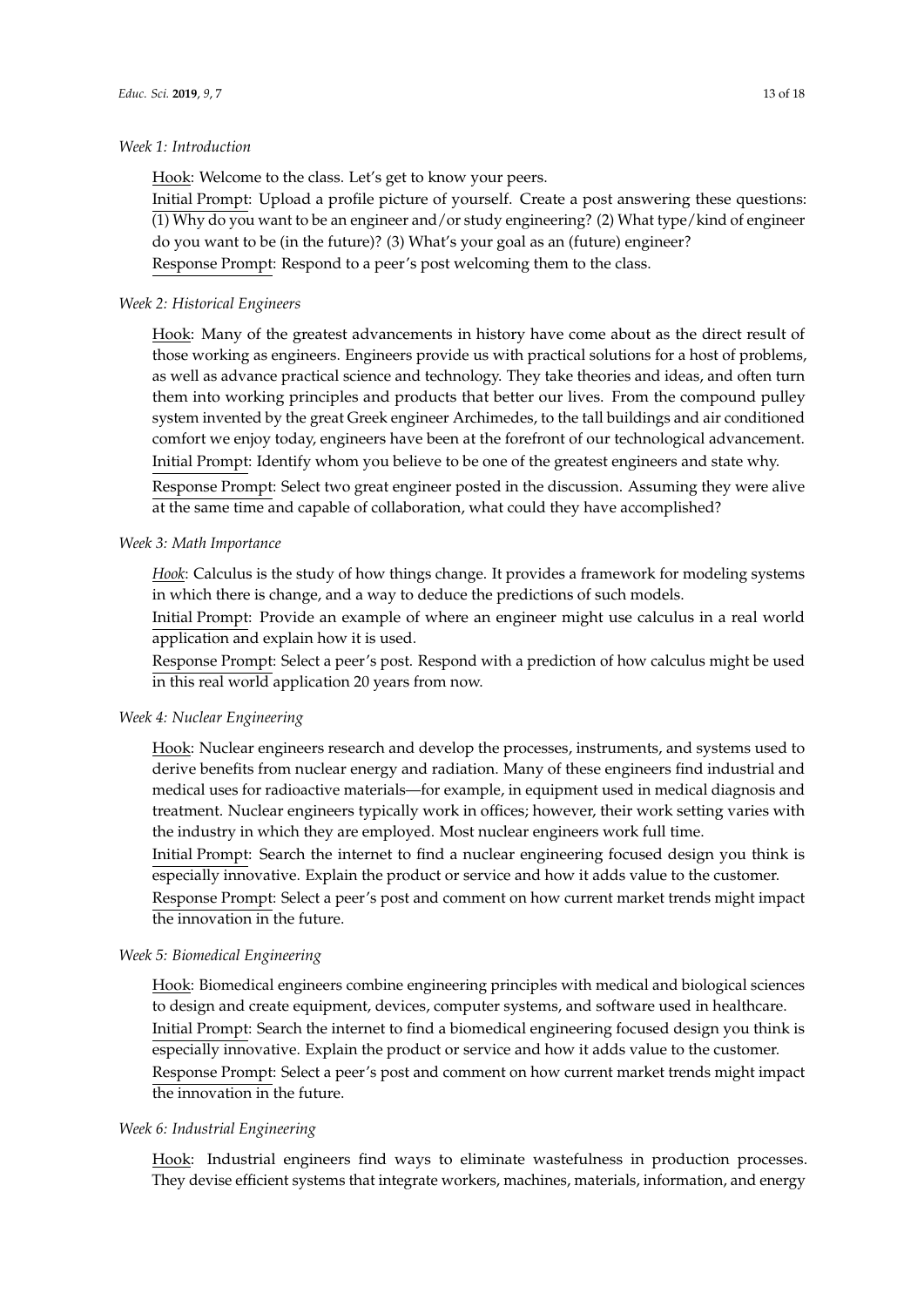to make a product or provide a service. Depending on their tasks, industrial engineers work either in offices or in the settings they are trying to improve. For example, when observing problems, they may watch workers assembling parts in a factory. When solving problems, they may be in an office at a computer, looking at data that they or others have collected.

Initial Prompt: Search the internet to find an industrial engineering focused design you think is especially innovative. Explain the product or service and how it adds value to the customer.

Response Prompt: Select a peer's post and comment on how current market trends might impact the innovation in the future.

# *Week 7: Civil Engineering*

Hook: Civil engineers design, build, supervise, operate, and maintain construction projects and systems in the public and private sector, including roads, buildings, airports, tunnels, dams, bridges, and systems for water supply and sewage treatment.

Initial Prompt: Search the internet to find a commercially available civil engineering focused design you think is especially innovative. Explain the product or service and how it adds value to the customer.

Response Prompt: Select a peer's post and comment on how current market trends might impact the innovation in the future.

# *Week 9: Chemical Engineering*

Hook: Chemical engineers apply the principles of chemistry, biology, physics, and math to solve problems that involve the production or use of chemicals, fuel, drugs, food, and many other products. They design processes and equipment for large-scale manufacturing, plan and test production methods and byproducts treatment, and direct facility operations. Chemical engineers work mostly in offices or laboratories. They may spend time at industrial plants, refineries, and other locations, where they monitor or direct operations or solve onsite problems. Nearly all chemical engineers work full time.

Initial Prompt: Search the internet to find a chemical engineering focused design you think is especially innovative. Explain the product or service and how it adds value to the customer.

Response Prompt: Select a peer's post and comment on how current market trends might impact the innovation in the future.

# *Week 10: Mechanical Engineering*

Hook: Mechanical engineering is one of the broadest engineering disciplines. Mechanical engineers design, develop, build, and test mechanical and thermal sensors and devices, including tools, engines, and machines.

Initial Prompt: Search the internet to find a mechanical engineering focused design you think is especially innovative. Explain the product or service and how it adds value to the customer.

Response Prompt: Select a peer's post and comment on how current market trends might impact the innovation in the future.

# *Week 11: Agricultural Engineering*

Hook: Agricultural engineers attempt to solve agricultural problems concerning power supplies, the efficiency of machinery, the use of structures and facilities, pollution and environmental issues, and the storage and processing of agricultural products. Agricultural engineers work in a variety of industries. Some work for the federal government, and others provide engineering contracting or consultation services, or work for agricultural machinery manufacturers. Although they work mostly in offices, they also may spend time traveling to agricultural settings.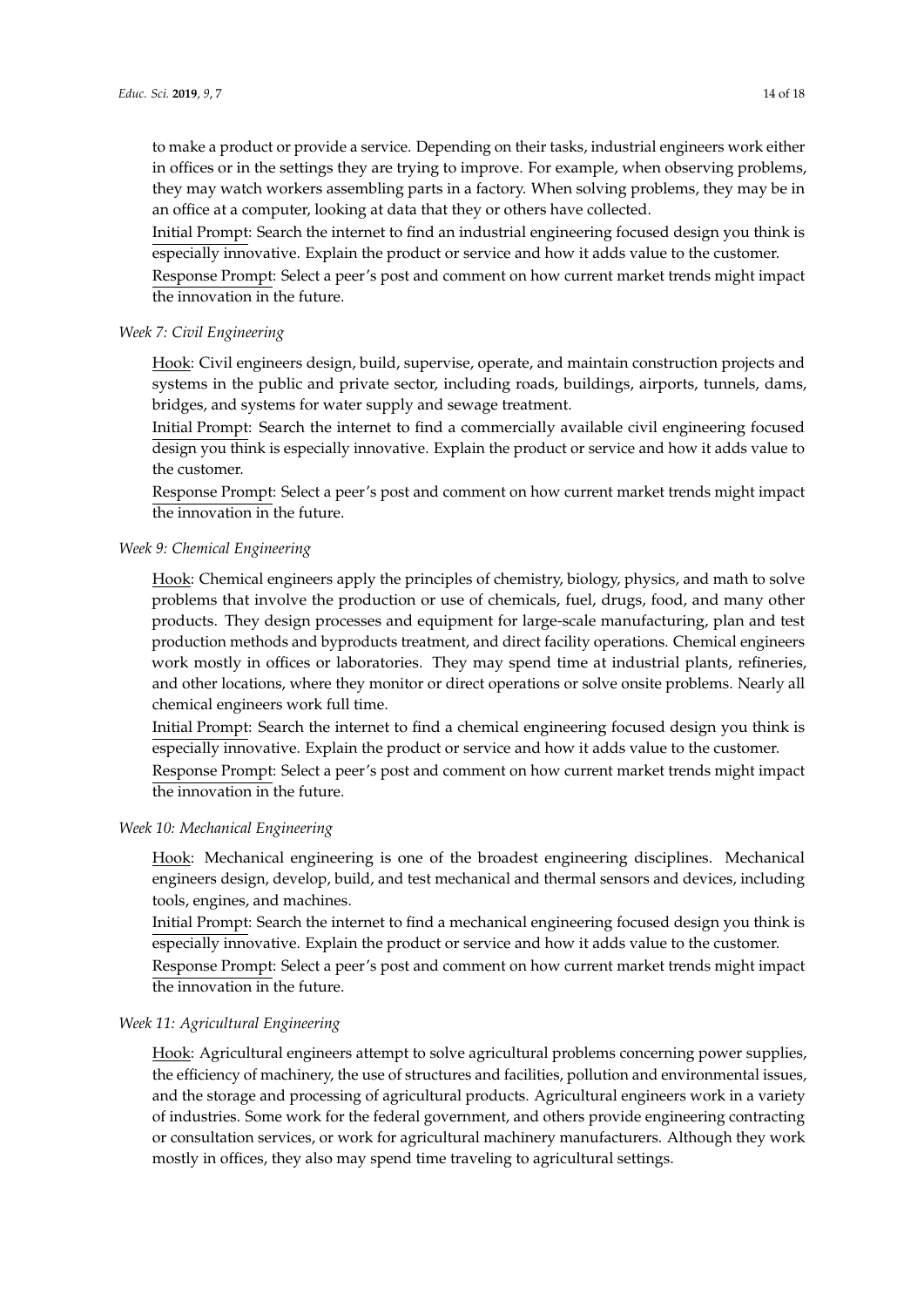Initial Prompt: Search the internet to find an agricultural engineering focused design you think is especially innovative. Explain the product or service and how it adds value to the customer. Response Prompt: Select a peer's post and comment on how current market trends might impact the innovation in the future.

#### *Week 12: Electrical Engineering*

Hook: Electrical engineers design, develop, test, and supervise the manufacturing of electrical equipment, such as electric motors, radar and navigation systems, communications systems, and power generation equipment.

Initial Prompt: Search the internet to find an electrical engineering focused design you think is especially innovative. Explain the product or service and how it adds value to the customer. Response Prompt: Select a peer's post and comment on how current market trends might impact the innovation in the future.

# *Week 13: Computer Engineering*

Hook: Computer hardware engineers research, design, develop, and test computer systems and components such as processors, circuit boards, memory devices, networks, and routers. These engineers discover new directions in computer hardware, which generate rapid advances in computer technology. Computer hardware engineers usually work in research laboratories that build and test various types of computer models. Most work in high-tech manufacturing firms. Initial Prompt: Search the internet to find an agricultural engineering focused design you think is especially innovative. Explain the product or service and how it adds value to the customer. Response Prompt: Select a peer's post and comment on how current market trends might impact the innovation in the future.

#### *Week 14: Engineering Impact*

Hook: Team building is important in any environment which requires the coordination and integration of multiple activities. It is especially crucial in a technical engineering environment where projects are often highly complex and require the integration of many functional specialties. For these projects, it is necessary for the managers and their lead engineering personnel to cross organizational boundaries and work with resources and personnel over whom they have little or no formal authority. Such a team must have a capacity for innovatively transforming a set of technical objectives and requirements into specific products, system concepts, or services that compete favorably against other available alternatives.

Initial Prompt: Take into consideration your role in the final project and identify how your role contributed to the team's success.

Response Prompt: Select a peer's post where you have played a similar role but in a different setting (e.g., job, family, club, sports, extracurricular activities, etc . . . ) and describe your experience.

#### *Week 15: What is engineering?*

Hook: Unfortunately, engineers haven't done a good job in getting the word out about what they really do (perhaps because they're too busy doing it!). As a result, a lot of misconceptions exist about what engineering is and what engineers do, with people believing engineers to be anything from locomotive train operators to mechanics/ technicians, to construction supervisors, to NASA personnel, to generic "computer people".

Initial Prompt: Explain how you would describe the role of engineers to an adult? To a child?

Response Prompt: Select a peer's post. Assume you are that unknowing adult or child. What types of follow-up questions would you ask to learn more about engineering?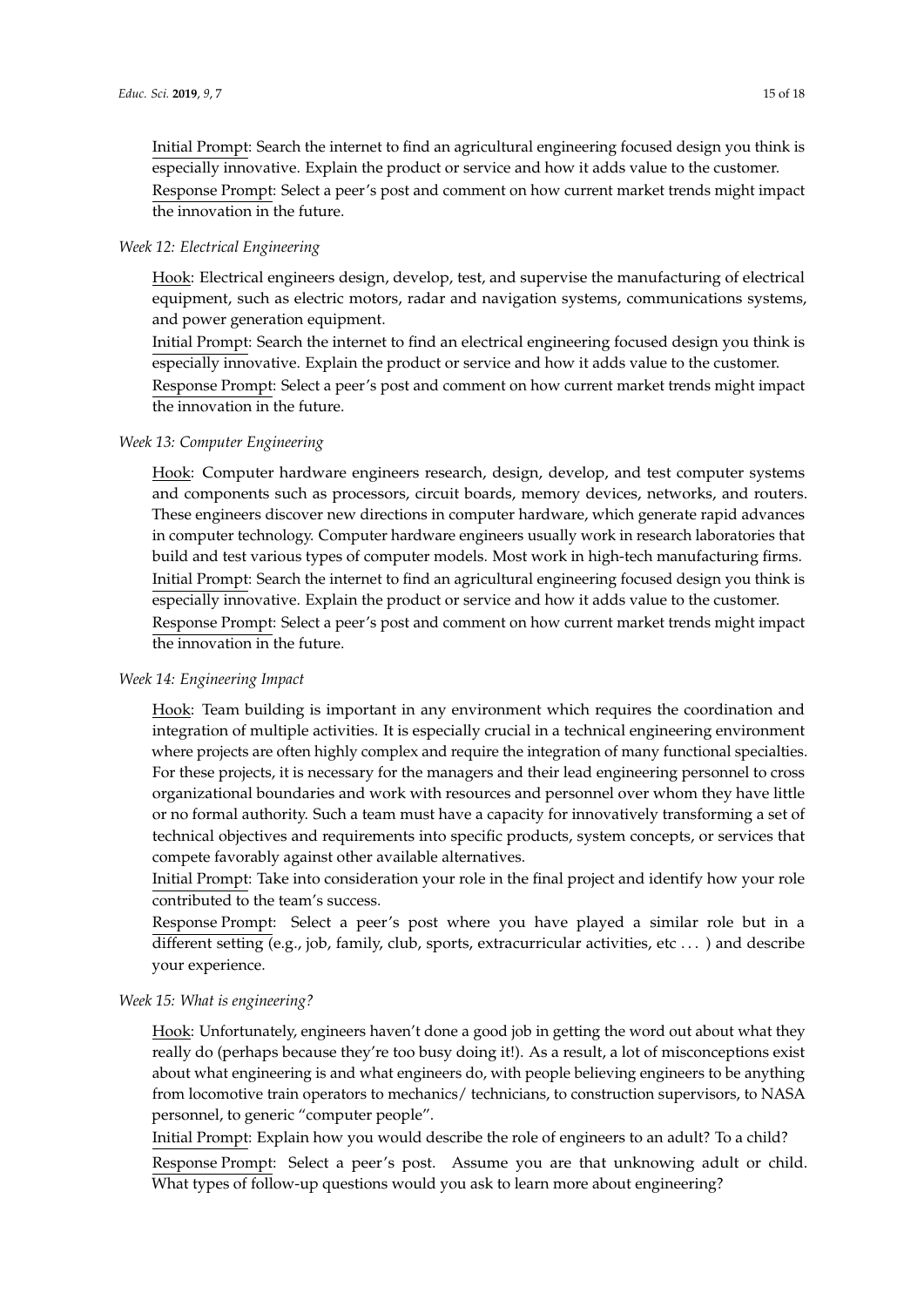## **References**

- <span id="page-16-0"></span>1. Gulikers, J.T.; Bastiaens, T.J.; Martens, R.L. The surplus value of an authentic learning environment. *Comput. Hum. Behav.* **2005**, *21*, 509–521. [\[CrossRef\]](http://dx.doi.org/10.1016/j.chb.2004.10.028)
- <span id="page-16-1"></span>2. Froyd, J.E.; Wankat, P.C.; Smith, K.A. Five major shifts in 100 years of engineering education. *Proc. IEEE* **2012**, *100*, 1344–1360. [\[CrossRef\]](http://dx.doi.org/10.1109/JPROC.2012.2190167)
- <span id="page-16-2"></span>3. Svihla, V.; Petrosino, A.J.; Diller, K.R. Learning to design: Authenticity, negotiation, and innovation. *Int. J. Eng. Educ.* **2012**, *28*, 782.
- <span id="page-16-3"></span>4. Bosman, L.; Chelberg, K.; Fernhaber, S. Introduction to engineering: A constructivist-based approach to encourage engagement and promote accessibility. *Glob. J. Eng. Educ.* **2017**, *19*, 237–242.
- <span id="page-16-4"></span>5. Coble, A.; Smallbone, A.; Bhave, A.; Watson, R.; Braumann, A.; Kraft, M. Delivering authentic experiences for engineering students and professionals through e-labs. In Proceedings of the 2010 IEEE Education Engineering (EDUCON), Madrid, Spain, 14–16 April 2010; IEEE: Piscataway, NJ, USA, 2010; pp. 1085–1090.
- <span id="page-16-5"></span>6. Bosman, L.; Chelberg, K.; Winn, R. How does service learning increase and sustain interest in engineering education for underrepresented pre-engineering college students? *J. STEM Educ. Innov. Res.* **2017**, *18*, 5–9.
- <span id="page-16-6"></span>7. Litzinger, T.; Lattuca, L.R.; Hadgraft, R.; Newstetter, W. Engineering education and the development of expertise. *J. Eng. Educ.* **2011**, *100*, 123–150. [\[CrossRef\]](http://dx.doi.org/10.1002/j.2168-9830.2011.tb00006.x)
- <span id="page-16-7"></span>8. Herrington, J.; Reeves, T.C.; Oliver, R. Authentic learning environments. In *Handbook of Research on Educational Communications and Technology*; Springer: New York, NY, USA, 2014; pp. 401–412.
- <span id="page-16-8"></span>9. Wee, K.N.L. A problem-based learning approach in entrepreneurship education: Promoting authentic entrepreneurial learning. *Int. J. Technol. Manag.* **2004**, *28*, 685–701. [\[CrossRef\]](http://dx.doi.org/10.1504/IJTM.2004.005777)
- <span id="page-16-9"></span>10. Herrington, J.; Parker, J.; Boase-Jelinek, D. Connected authentic learning: Reflection and intentional learning. *Aust. J. Educ.* **2014**, *58*, 23–35. [\[CrossRef\]](http://dx.doi.org/10.1177/0004944113517830)
- <span id="page-16-10"></span>11. Hu, L. Solutions to promote college students' employmentability under the perspective of the entrepreneurship education. In Proceedings of the ICLEM 2014: System Planning, Supply Chain Management, and Safety, Shanghai, China, 9–11 October 2014; pp. 650–656.
- <span id="page-16-11"></span>12. Wheadon, J.; Duval-Couetil, N. Elements of entrepreneurially minded learning: KEEN white paper. *J. Eng. Entrep.* **2016**, *7*, 17–25.
- <span id="page-16-12"></span>13. Beiler, M.R.O. Integrating innovation and entrepreneurship principles into the civil engineering curriculum. *J. Prof. Issues Eng. Educ. Pract.* **2015**, *141*, 04014014. [\[CrossRef\]](http://dx.doi.org/10.1061/(ASCE)EI.1943-5541.0000233)
- <span id="page-16-13"></span>14. Bosman, L.; Mayer, B.; McNamara, P. *Promoting Entreprenuerially Minded Learning through Online Discussions—Curriculum Innovation: Incorporating the Kern Engineering Entrepreneurial Network (KEEN) Framework into Online Discussions*; American Society of Engineering Education: Columbus, OH, USA, 2017.
- <span id="page-16-14"></span>15. Reeves, T.C.; Herrington, J.; Oliver, R. Authentic activities and online learning. In Proceedings of the HERDSA 2002 Quality Conversations, Perth, Australia, 7–10 July 2002.
- <span id="page-16-15"></span>16. Royal Academy of Engineering. *Educating Engineers to Drive the Innovation Economy*; Royal Academy of Engineering: London, UK, 2012.
- <span id="page-16-16"></span>17. Watson, J. *Blended Learning: The Convergence of Online and Face-to-Face Education. Promising Practices in Online Learning*; Evergreen Consulting Associates, North American Council for Online Learning: Vienna, VA, USA, 2008.
- <span id="page-16-17"></span>18. Levin, B.B.; He, Y.; Robbins, H.H. Comparative analysis of preservice teachers' reflective thinking in synchronous versus asynchronous online case discussions. *J. Technol. Teach. Educ.* **2006**, *14*, 439–460.
- <span id="page-16-18"></span>19. Hernández-Ramos, P.F. Web logs and online discussions as tools to promote reflective practice. *J. Interact. Online Learn.* **2004**, *3*.
- <span id="page-16-19"></span>20. Blau, I.; Barak, A. How do personality, synchronous media, and discussion topic affect participation? *J. Educ. Technol. Soc.* **2012**, *15*, 12–24.
- <span id="page-16-20"></span>21. Gallien, T.; Oomen-Early, J. Personalized versus collective instructor feedback in the online courseroom: Does type of feedback affect student satisfaction, academic performance and perceived connectedness with the instructor? *Int. J. ELearn.* **2008**, *7*, 463–476.
- <span id="page-16-21"></span>22. Lineweaver, T.T. Online discussion assignments improve students' class preparation. *Teach. Psychol.* **2010**, *37*, 204–209. [\[CrossRef\]](http://dx.doi.org/10.1080/00986283.2010.488546)
- <span id="page-16-22"></span>23. Caspi, A.; Chajut, E.; Saporta, K. Participation in class and in online discussions: Gender differences. *Comput. Educ.* **2008**, *50*, 718–724. [\[CrossRef\]](http://dx.doi.org/10.1016/j.compedu.2006.08.003)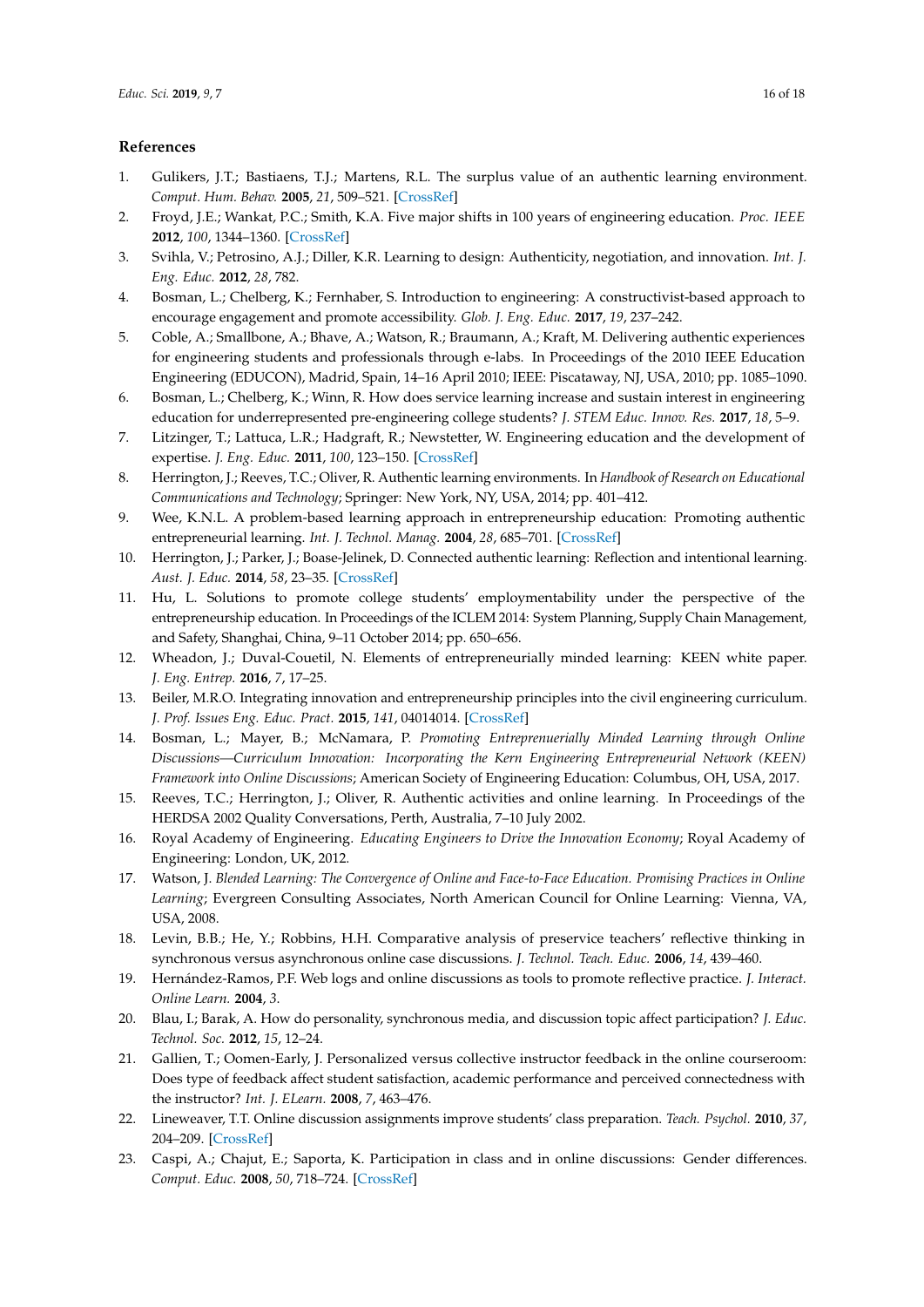- <span id="page-17-0"></span>24. Bosman, L.; Fernhaber, S. *Teaching the Entrepreneurial Mindset to Engineers*; Springer International Publishing: Basel, Switzerland, 2018.
- <span id="page-17-1"></span>25. Dalsgaard, P. Pragmatism and design thinking. *Int. J. Des.* **2014**, *8*, 143–155.
- <span id="page-17-2"></span>26. Zydney, J. Strategies for creating a community of inquiry through online asynchronous discussions. *J. Online Learn. Teach.* **2014**, *10*, 153–165.
- <span id="page-17-3"></span>27. Brush, C.; Neck, H.; Greene, P. A practice-based approach to entrepreneurship education. In *Evolving Entrepreneurial Education: Innovation in the Babson Classroom*; Emerald Group Publishing: Wagon Lane, UK, 2015; Volume 35.
- <span id="page-17-4"></span>28. Wiggins, G.P.; McTighe, J. *Understanding by Design*; ASCD Publications: Alexandria, VA, USA, 2005.
- <span id="page-17-5"></span>29. Shane, S.; Venkataraman, S. The promise of entrepreneurship as a field of research. *Acad. Manag. Rev.* **2000**, *25*, 217–226. [\[CrossRef\]](http://dx.doi.org/10.5465/amr.2000.2791611)
- <span id="page-17-6"></span>30. Brown, T. *Change by Design: How Design Thinking Transforms Organizations and Inspires Innovation*; Harper Collins: New York, NY, USA, 2009.
- <span id="page-17-7"></span>31. Byers, T.; Seelig, T.; Sheppard, S.; Weilerstein, P. Entrepreneurship: Its role in engineering education. *Bridge* **2013**, *43*, 35–40.
- 32. Goldberg, D.E.; Somerville, M. *A Whole New Engineer*; Threejoy Associates, Inc.: Douglas, MI, USA, 2014.
- 33. Hanson, J.H.; Williams, J.M. Using writing assignments to improve self-assessment and communication skills in an engineering statics course. *J. Eng. Educ.* **2008**, *97*, 515–529. [\[CrossRef\]](http://dx.doi.org/10.1002/j.2168-9830.2008.tb00997.x)
- <span id="page-17-8"></span>34. Sheppard, S.; Macatangay, K.; Colby, A.; Sullivan, W.M. *Educating Engineers: Designing for the Future of the Field*; Jossey-Boss: Hoboken, NJ, USA, 2009.
- <span id="page-17-9"></span>35. ABET. 2018–2019 Criteria for Acrediting Engineering Programs. Available online: [http://www.abet.org/](http://www.abet.org/accreditation/accreditation-criteria/criteria-for-accrediting-engineering-programs-2018-2019/) [accreditation/accreditation-criteria/criteria-for-accrediting-engineering-programs-2018-2019/](http://www.abet.org/accreditation/accreditation-criteria/criteria-for-accrediting-engineering-programs-2018-2019/) (accessed on 12 October 2018).
- <span id="page-17-10"></span>36. Gupta, A.K.; Govindarajan, V. Cultivating a global mindset. *Acad. Manag. Perspect.* **2002**, *16*, 116–126. [\[CrossRef\]](http://dx.doi.org/10.5465/ame.2002.6640211)
- <span id="page-17-11"></span>37. Haynie, J.M.; Shepherd, D.; Mosakowski, E.; Earley, P.C. A situated metacognitive model of the entrepreneurial mindset. *J. Bus. Ventur.* **2010**, *25*, 217–229. [\[CrossRef\]](http://dx.doi.org/10.1016/j.jbusvent.2008.10.001)
- <span id="page-17-12"></span>38. Felder, R.M.; Brent, R. *Teaching and Learning Stem: A Practical Guide*; Wiley: Hoboken, NJ, USA, 2016.
- <span id="page-17-13"></span>39. Anderson, L.W.; Krathwohl, D.R.; Airasian, P.; Cruikshank, K.; Mayer, R.; Pintrich, P.; Raths, J.; Wittrock, M. *A Taxonomy for Learning, Teaching and Assessing: A Revision of Bloom's Taxonomy*; Longman Publishing: New York, NY, USA, 2001.
- <span id="page-17-14"></span>40. Mansilla, V.B.; Duraisingh, E.D.; Wolfe, C.R.; Haynes, C. Targeted assessment rubric: An empirically grounded rubric for interdisciplinary writing. *J. High. Educ.* **2009**, *80*, 334–353. [\[CrossRef\]](http://dx.doi.org/10.1080/00221546.2009.11779016)
- 41. Brookes, D.T.; Lin, Y. *Structuring Classroom Discourse Using Formative Assessment Rubrics*; AIP Conference Proceedings; AIP: College Park, MD, USA, 2010; pp. 5–8.
- 42. Reddy, Y.M.; Andrade, H. A review of rubric use in higher education. *Assess. Eval. High. Educ.* **2010**, *35*, 435–448. [\[CrossRef\]](http://dx.doi.org/10.1080/02602930902862859)
- <span id="page-17-15"></span>43. Timmerman, B.E.C.; Strickland, D.C.; Johnson, R.L.; Payne, J.R. Development of a 'universal'rubric for assessing undergraduates' scientific reasoning skills using scientific writing. *Assess. Eval. High. Educ.* **2011**, *36*, 509–547. [\[CrossRef\]](http://dx.doi.org/10.1080/02602930903540991)
- <span id="page-17-16"></span>44. Ambrose, S.A.; Bridges, M.W.; DiPietro, M.; Lovett, M.C.; Norman, M.K. *How Learning Works: Seven Research-Based Principles for Smart Teaching*; John Wiley & Sons: Hoboken, NJ, USA, 2010.
- 45. Edwards, N.M. Student self-grading in social statistics. *Coll. Teach.* **2007**, *55*, 72–76. [\[CrossRef\]](http://dx.doi.org/10.3200/CTCH.55.2.72-76)
- 46. Lopez, E. Mckeachie's teaching tips: Strategies, research, and theory for college and university teachers. *Rev. High. Educ.* **2004**, *27*, 283–284. [\[CrossRef\]](http://dx.doi.org/10.1353/rhe.2003.0066)
- <span id="page-17-17"></span>47. Anderson, V.J. *Effective Grading: A Tool for Learning and Assessment in College*; Jossey-Bass: Hoboken, NJ, USA, 2010.
- <span id="page-17-18"></span>48. Dyer, J.H.; Gregersen, H.B.; Christensen, C.M. The innovator's DNA. *Harv. Bus. Rev.* **2009**, *87*, 60–67.
- <span id="page-17-19"></span>49. Clifton, J.; Bharadwaj-Badal, S. *Entrepreneurial Strengthsfinder*; Gallup Press: New York, NY, USA, 2014.
- <span id="page-17-20"></span>50. Neck, H.M.; Greene, P.G.; Brush, C.G. *Teaching Entrepreneurship: A Practice-Based Approach*; Edward Elgar Publishing: Cheltenham, UK, 2014.